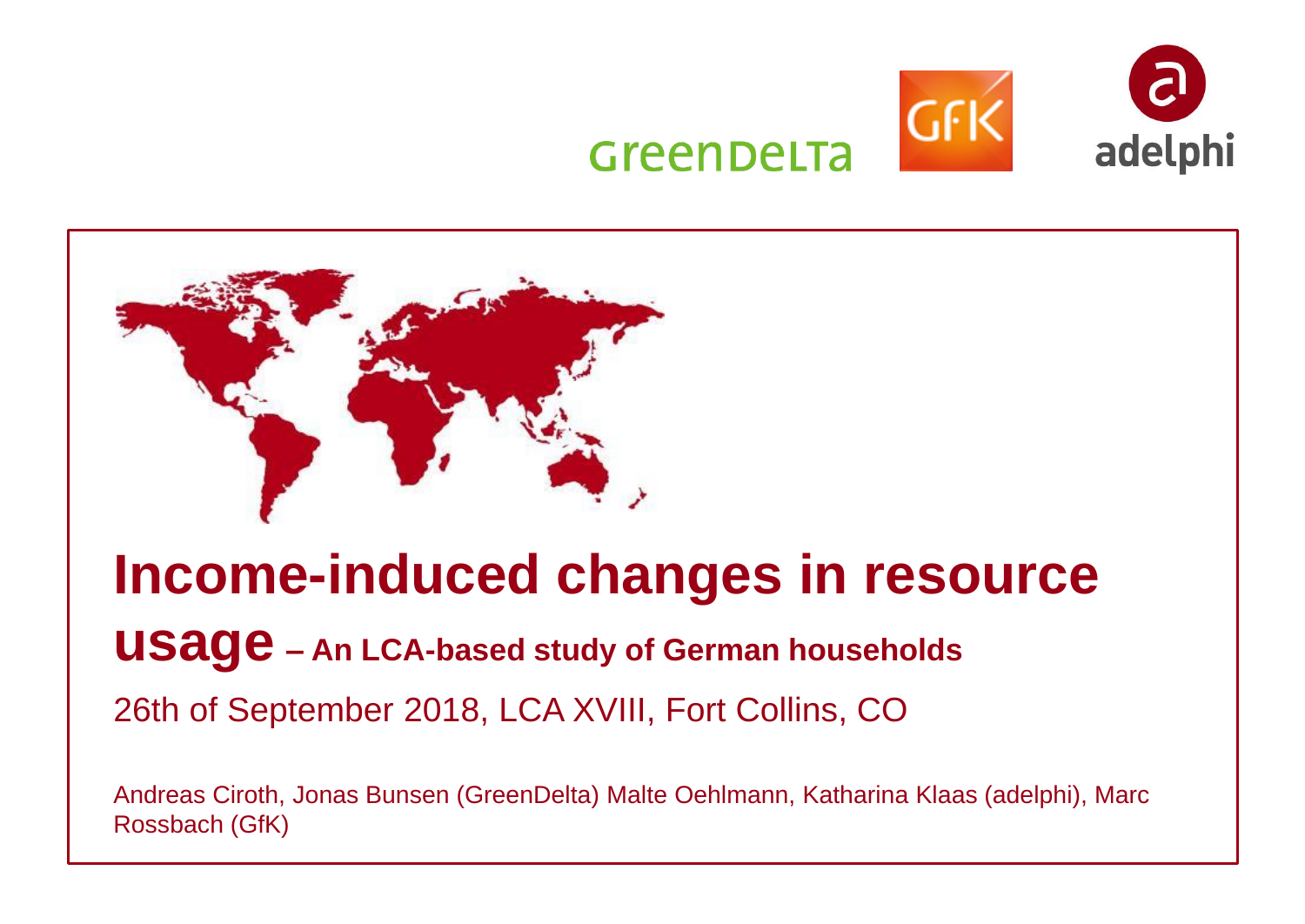## **Background, Objective – Household income & consumption**



Results from the *Laufende Wirtschaftsrechnungen* (LWR) "Continuous household budget surveys"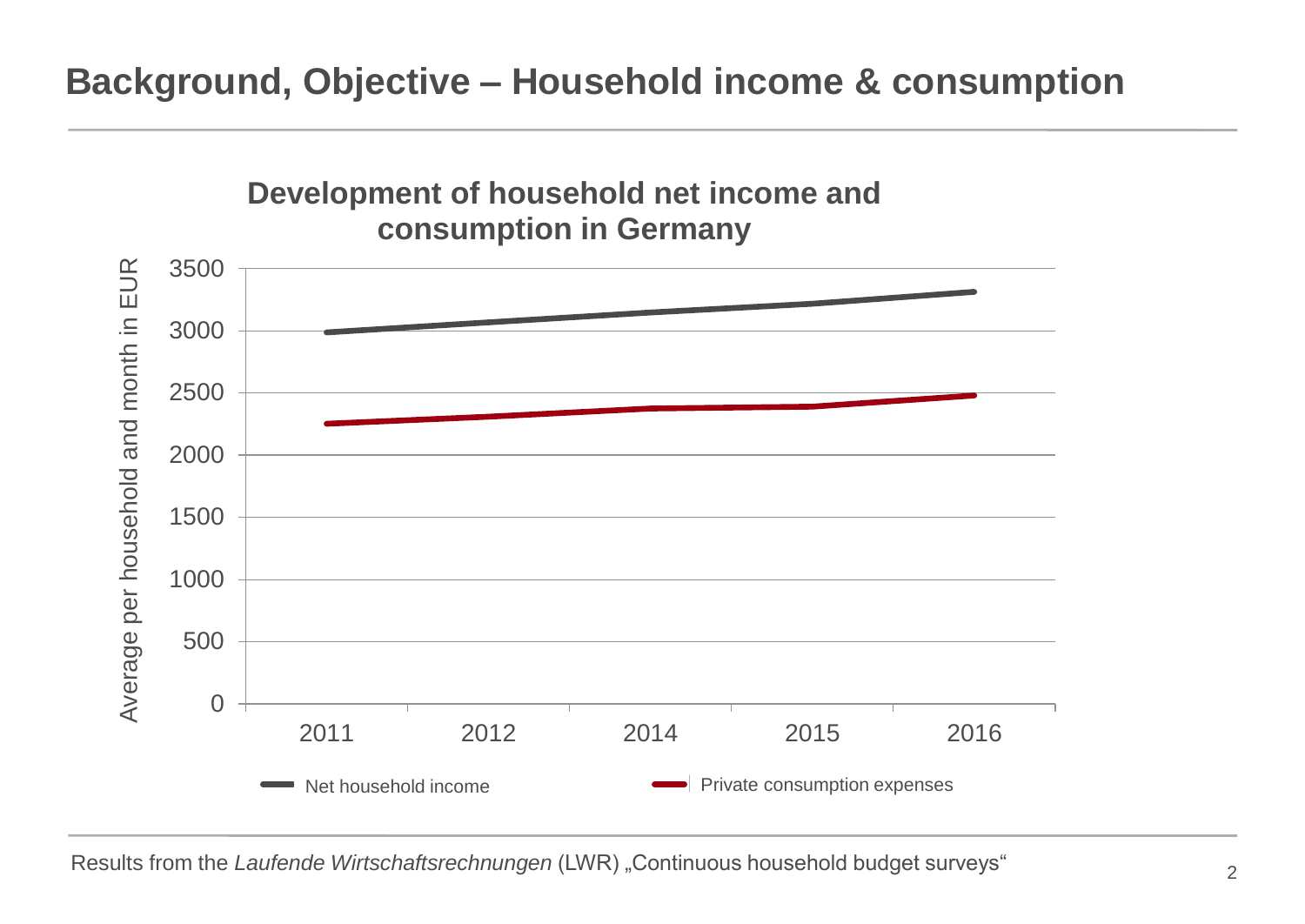## **Background, Objective – the structure of consumption expenses**

**Consumption expenses of private households 2016 in Germany (shares in %)**



Federal Statistical Office, Fachserie 15 Reihe 1, LWR 2016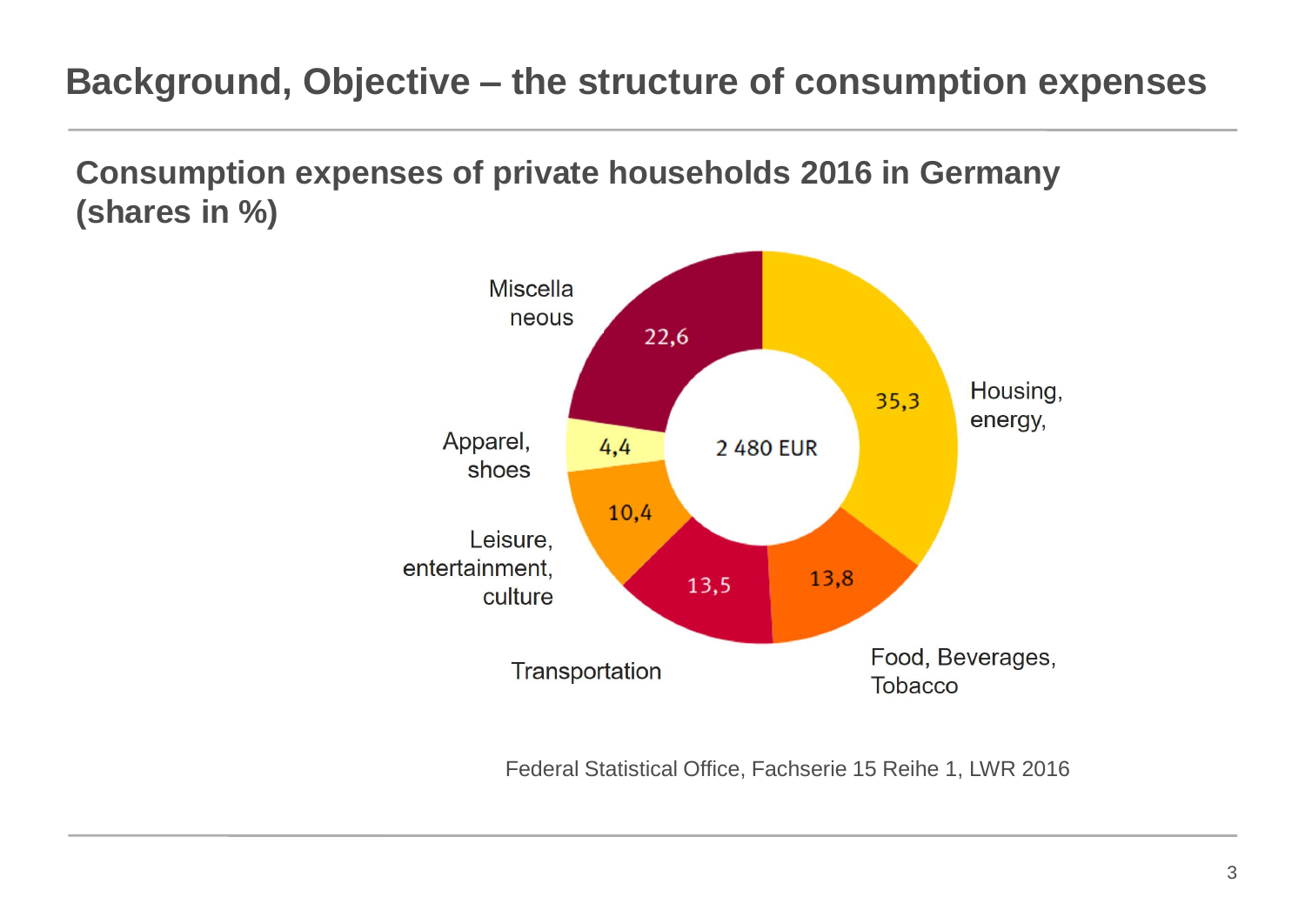- Consumption has direct and indirect (via the life cycle) resource depletion impact
- There is lack of empirical evidence about how household income, and household income change, relates to resource depletion, via consumption change
- Aim of the project: Determine the relation, on an empirical basis, between income and income changes on consumption and on resource depletion for selected products, services, and "areas of need" (Bedarfsfelder)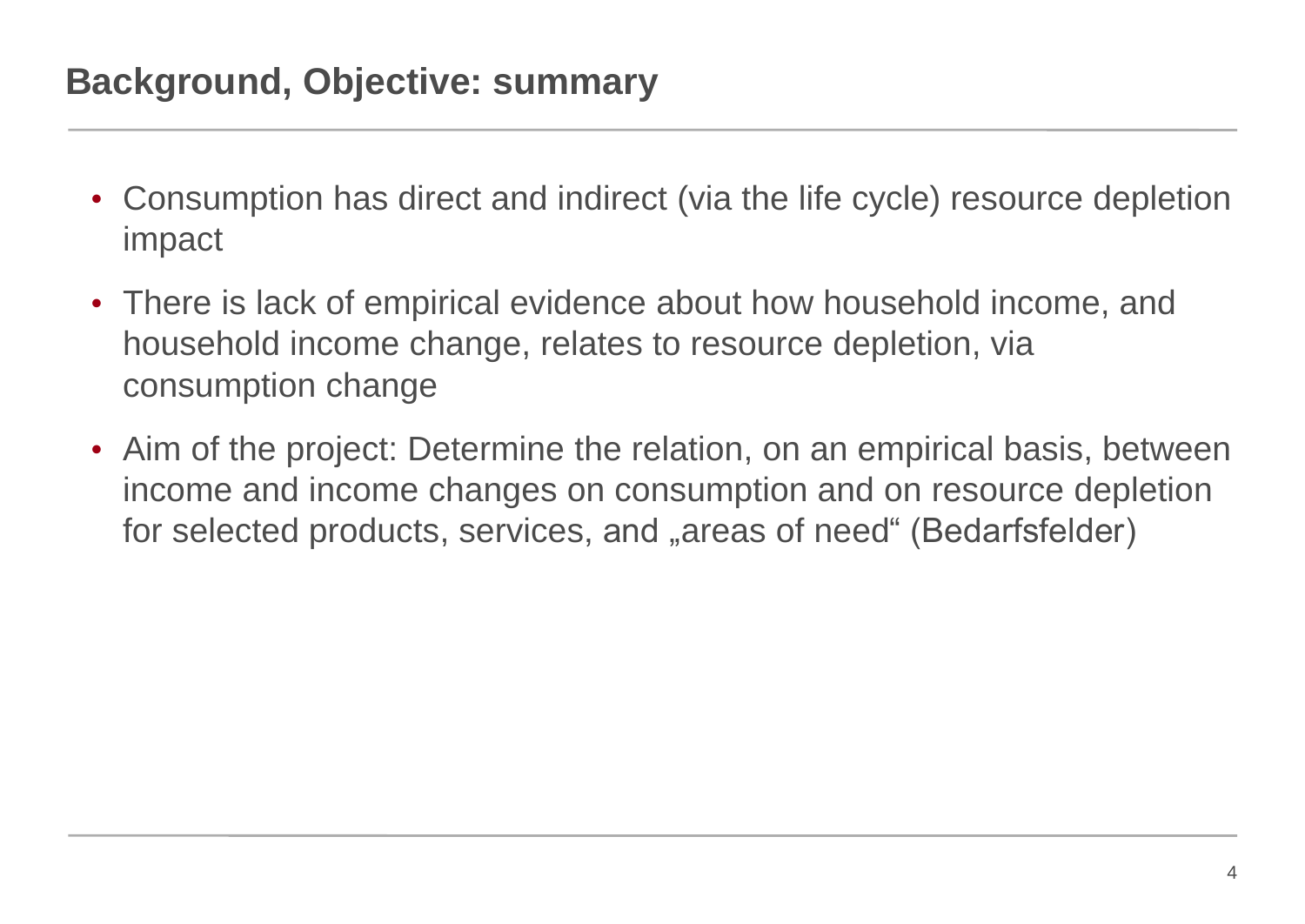- Considered: Mobility, food, clothing, habitation, HH goods, ICT
- Hypotheses developed about relationship between income (and other variables) and consumption
- Examples
	- M1: more HH income is connected with higher level of motorisation
	- W1: more HH income is connected with larger amount of living space
- Analysis also performed for entire *Areas of Needs*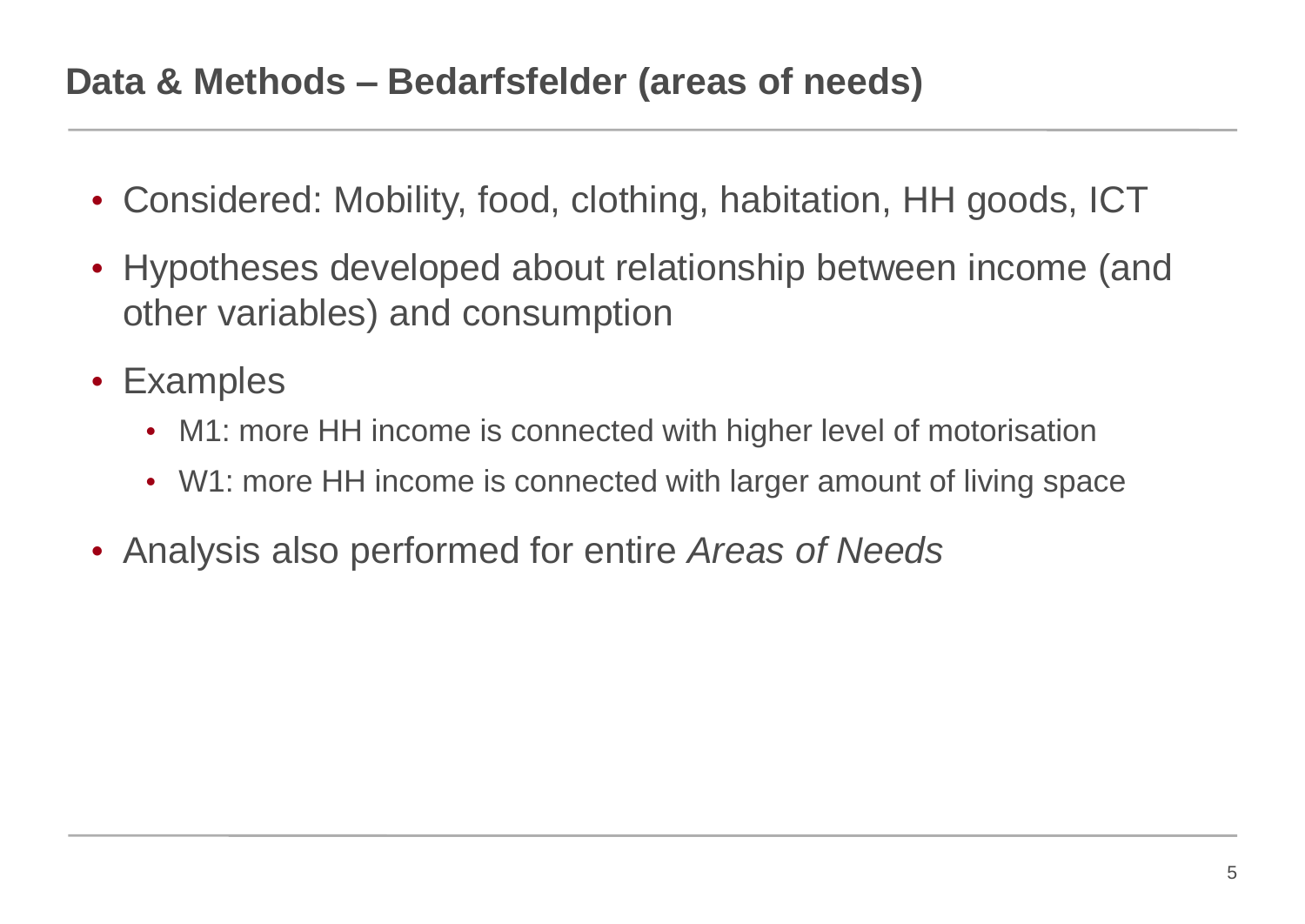# **GfK MobilityMonitor - data basis -**

#### Aim Measuring mobility behaviour

| Sample                |          | representative sample of net 18,500 private German households, with<br>about 37,000 individuals                                                                                                                                                            |
|-----------------------|----------|------------------------------------------------------------------------------------------------------------------------------------------------------------------------------------------------------------------------------------------------------------|
| <b>Population</b>     |          | 74 Mio. German persons starting from age of 0 years                                                                                                                                                                                                        |
| Type of investigation | $\equiv$ | monthly, retrospektive, self-evaluation<br>Ca. 92% online-participation, 8% offline-participation                                                                                                                                                          |
| Representative by:    |          | Age of the person<br><b>HH</b> size<br>п<br>number of children under 14<br>п<br>Profession of HH main income person<br>Bundesland, Regierungsbezirk<br>size of the city / village (in classes)<br>Internet usage yes/no<br>Intensity of the internet usage |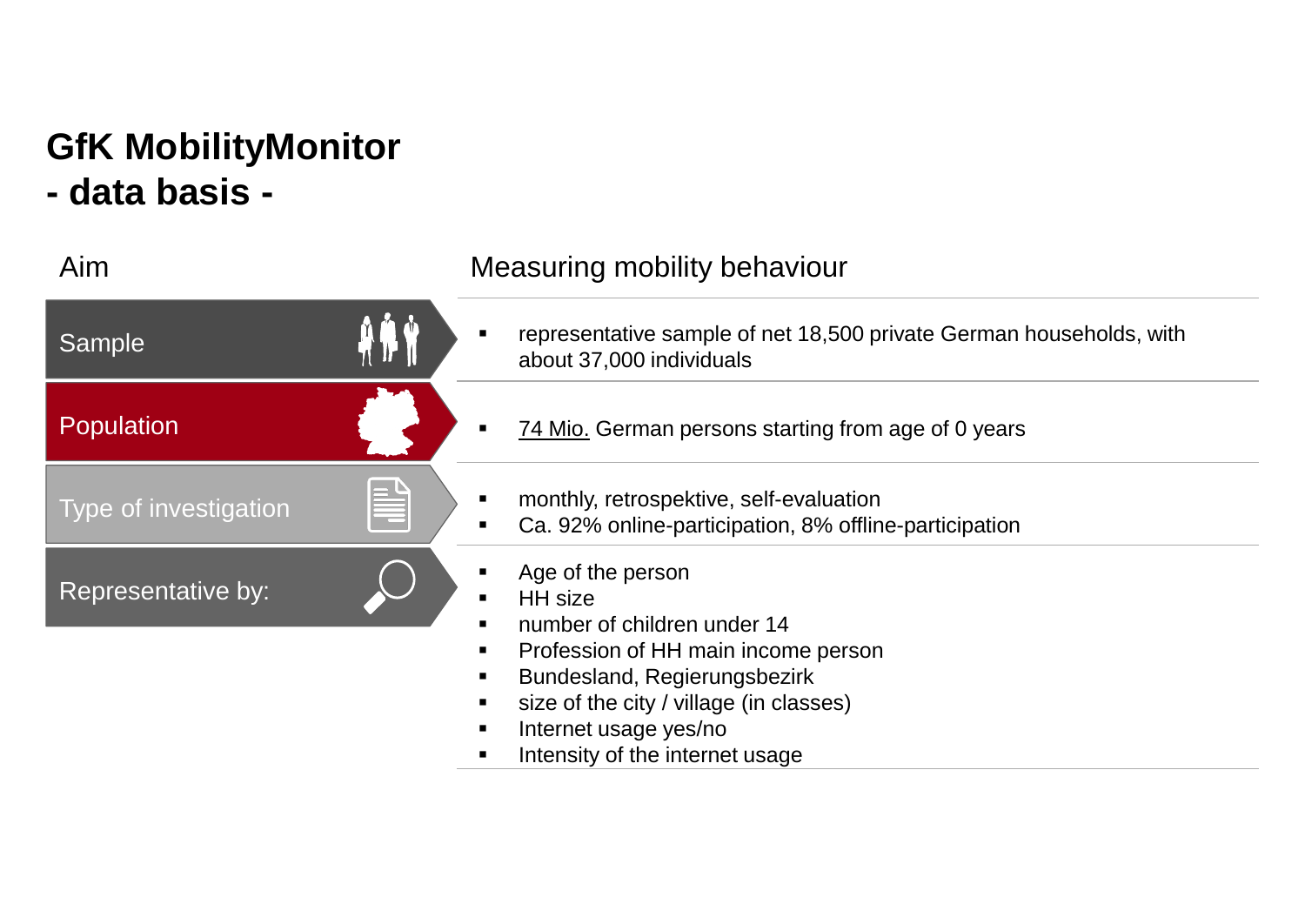## **GfK MobilityMonitor - Detailled questionnaire topics**

| <b>Holiday travel</b>                                                                                                                                                                                                                                                                                                                                                                                                                                                                                                                                                                                                                     | Day trips                                                                                                                                                                                                                                                                                                                                                | <b>Business trips</b><br>$(1 - \text{and } \overline{n} - \text{days})$                                                                                                                                                                                                                                                                                                                   | Commuting                                                                                                                            |
|-------------------------------------------------------------------------------------------------------------------------------------------------------------------------------------------------------------------------------------------------------------------------------------------------------------------------------------------------------------------------------------------------------------------------------------------------------------------------------------------------------------------------------------------------------------------------------------------------------------------------------------------|----------------------------------------------------------------------------------------------------------------------------------------------------------------------------------------------------------------------------------------------------------------------------------------------------------------------------------------------------------|-------------------------------------------------------------------------------------------------------------------------------------------------------------------------------------------------------------------------------------------------------------------------------------------------------------------------------------------------------------------------------------------|--------------------------------------------------------------------------------------------------------------------------------------|
| <b>Target areas Germany</b><br><b>Travel countries abroad</b><br>Holiday region<br><b>Travel time</b><br>number of overnight stays<br>Number of travelers<br>Year of birth / Gender<br>travel occasion<br>Local activities<br>Main means of transportation<br>Accommodation (cat / hotel<br>brand / catering)<br>organizational form<br>Booking period, location, type<br>Used device for online<br>bookings<br>Online booking portal<br>Information sources (for pre-<br>booked trips)<br>Travel expenses, expenses<br>(on site, in total)<br>tour operators<br>departure Airport<br>airline<br>Satisfaction,<br>recommendation, revisit | <b>Private travel without</b><br>$\blacksquare$<br>overnight stay (50km<br>easy distance)<br><b>Travel time</b><br><b>Furthest destination</b><br>foreign destination<br>Number of travelers<br>Year of birth / Gender<br>Travel description,<br>occasion<br>Main means of<br>transportation<br>departure Airport<br>airline<br>expenditure<br>frequency | Business travel with /<br>٠<br>without overnight stay<br>(over 50 km easy<br>distance)<br><b>Travel time</b><br>Year of birth / Gender<br>Number of travelers<br>frequency<br>travel occasion<br><b>Distance Destination</b><br><b>Furthest destination</b><br>foreign destination<br>Main means of<br>transportation<br>number of overnight<br>stays<br>Mileage covered<br>accommodation | ■ travel occasion<br>frequency<br>aim<br>Distance to the place of<br>residence<br>Mileage covered<br>Main means of<br>transportation |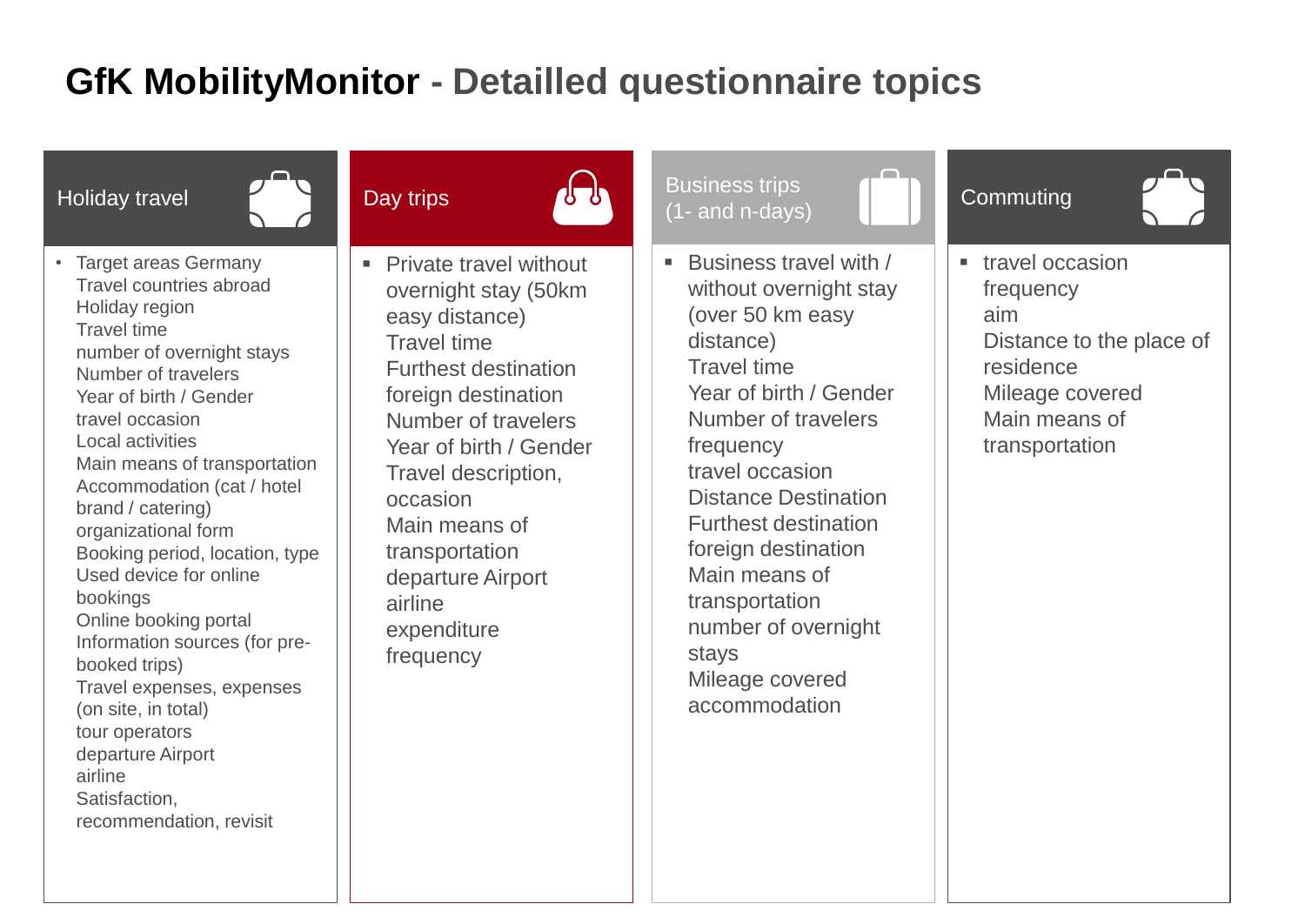- GfK Panel non-food, FMCG
- UFOPLAN-Project FKZ 3713 17 311 "Repräsentative Erhebung von Pro-Kopf-Verbräuchen natürlicher Ressourcen in Deutschland"
	- *Representative assessment of per-capita use of natural resources in Germany*
- ad-hoc questionnaire, developed to complement the data sources, in project
	- sample size: 1,082 HH (929 usable replies)
	- time: mid August 2018
	- sample per household (not: persons in HH)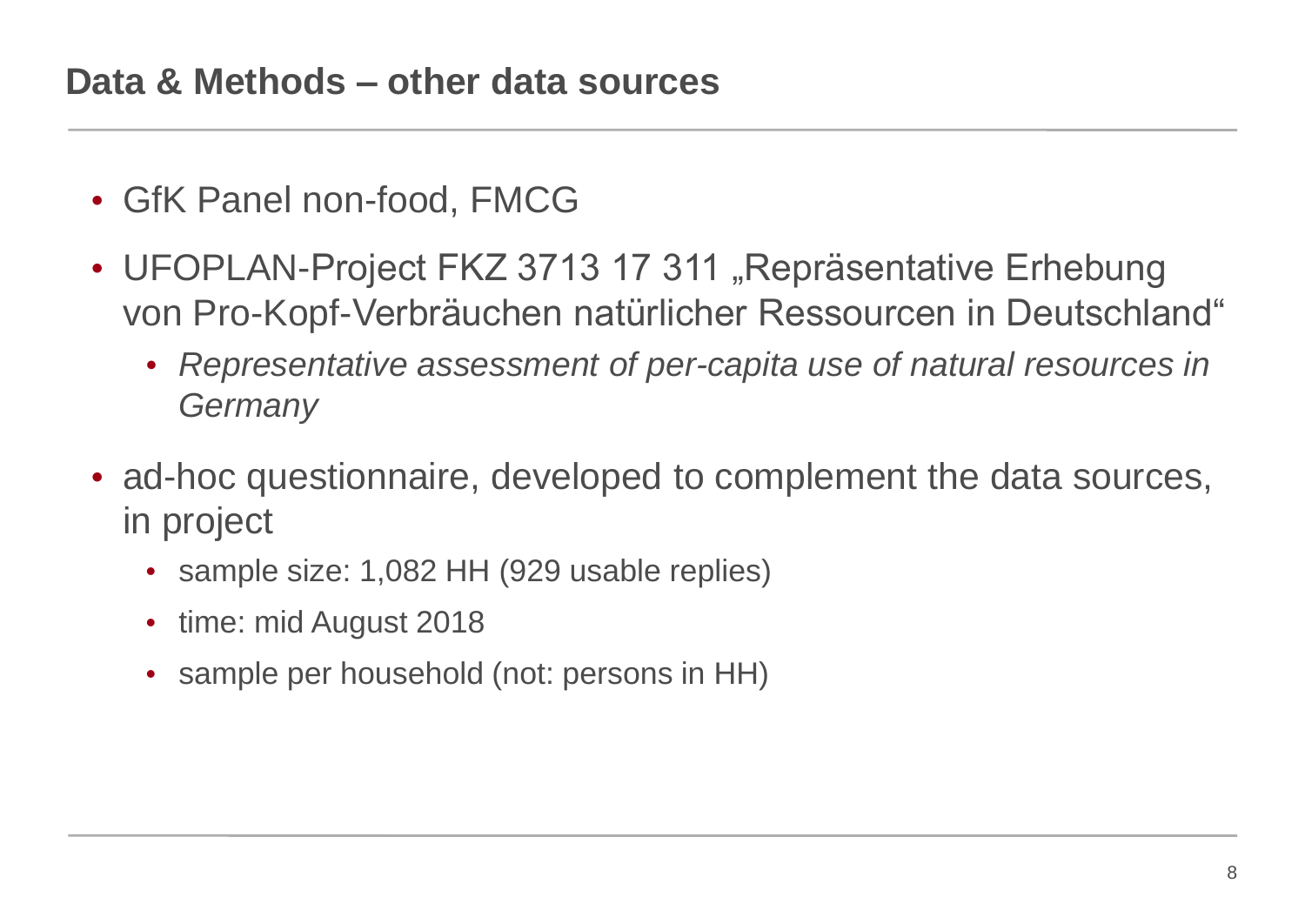### **Ressource depletion indicators**

- cumulative energy demand [MJ]
- climate change potential (GWP100, IPCC 2013) [kg  $CO<sub>2</sub>$  eq.]
- abiotic resource depletion [kg Sb eq.], CML
- fossil resource depletion [MJ], CML
- land use, transformation [m<sup>2</sup>/Jahr]
- water input  $\lceil m^3 \rceil$
- (cumulative resource demand KRA [t])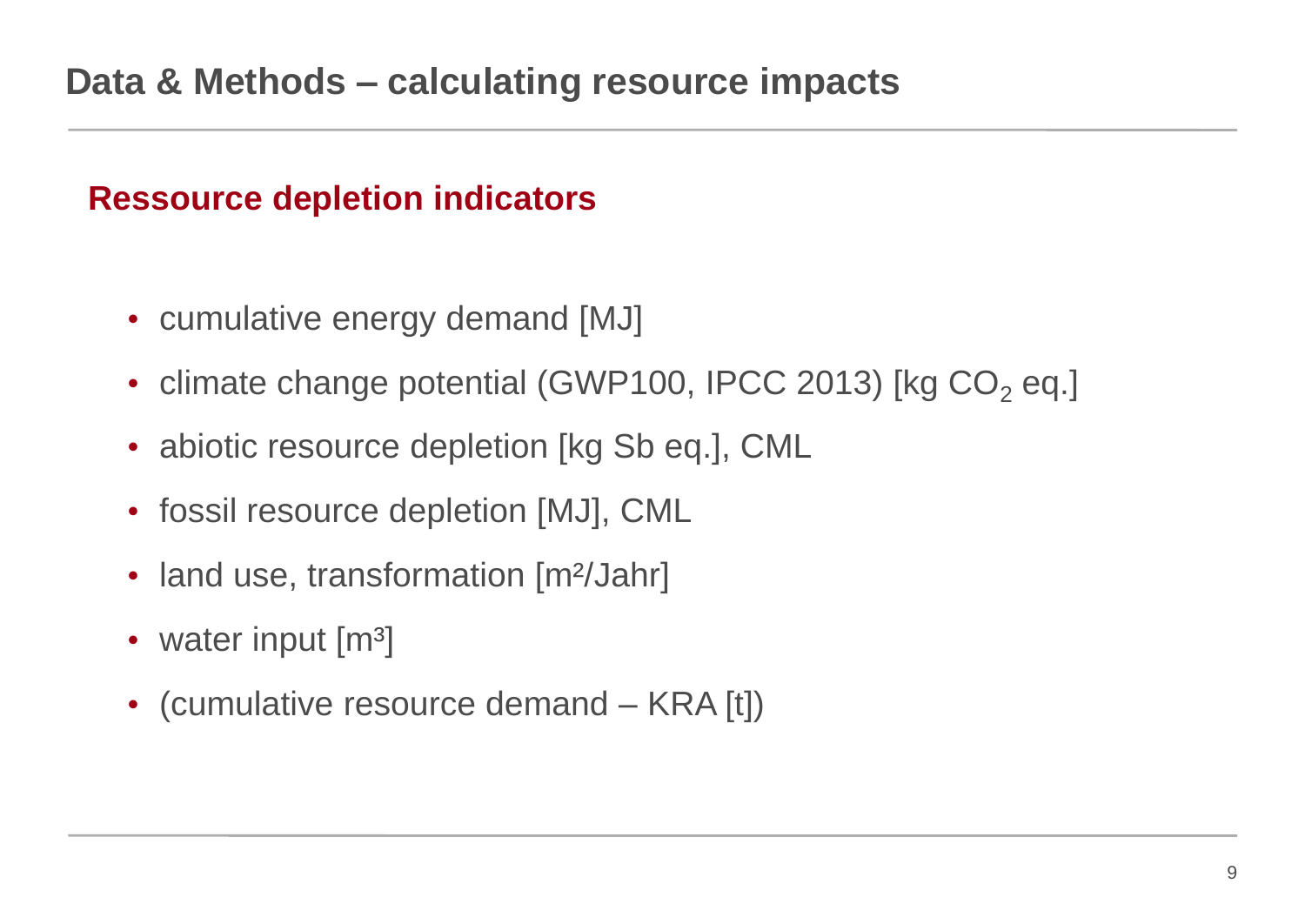# **Results, income and consumption**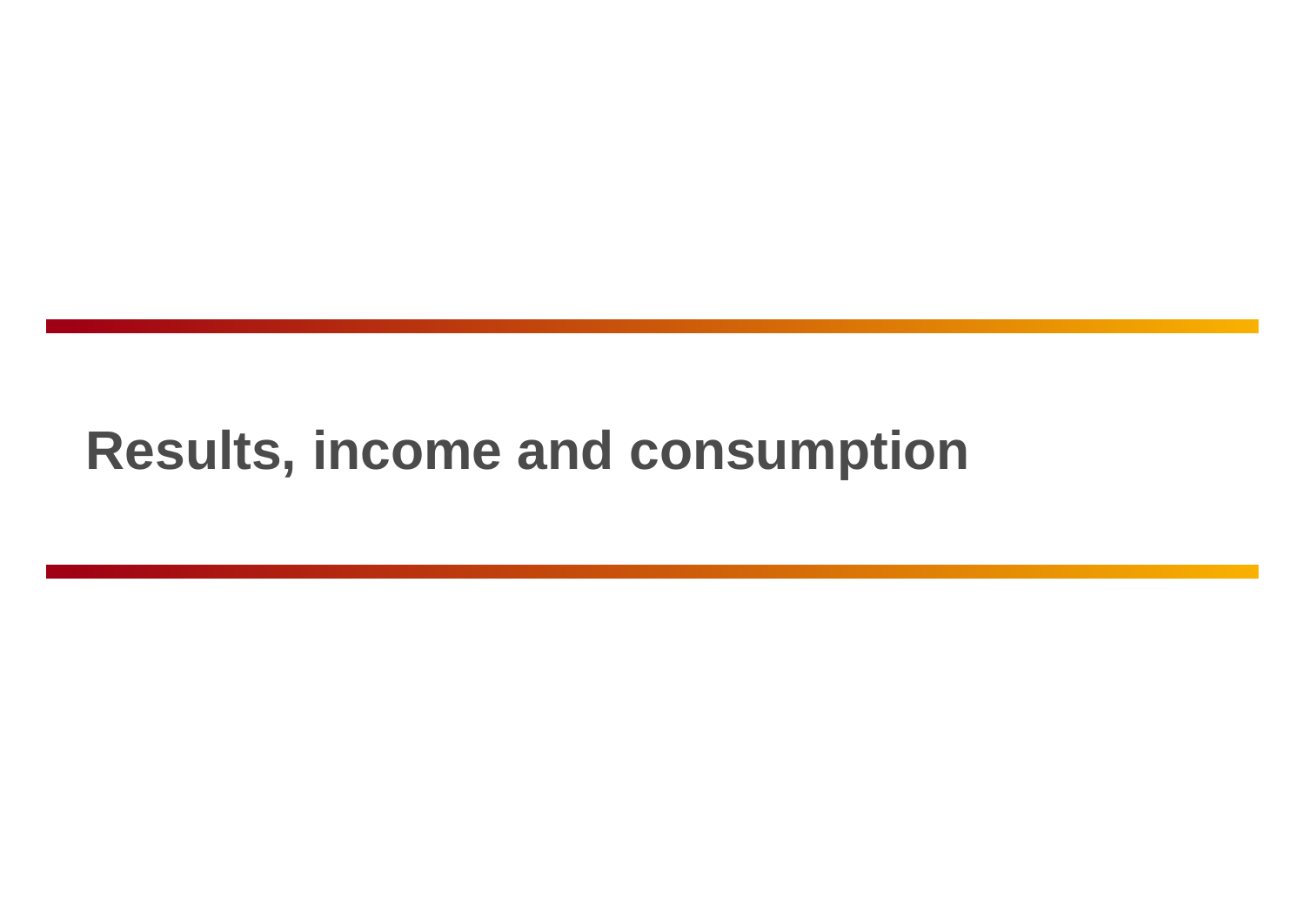#### Private car rides, 2016 vs 2012 and amount 2012

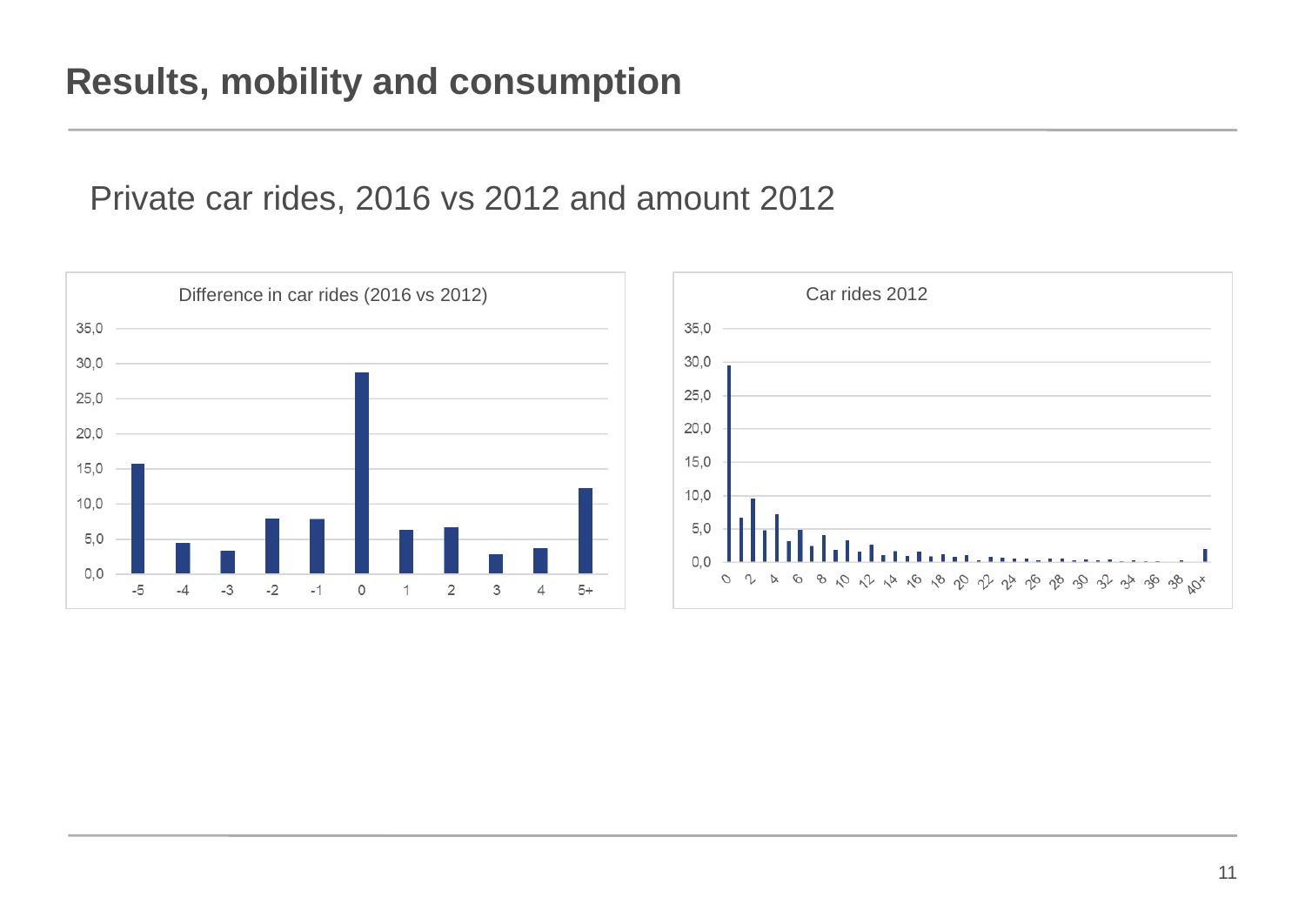#### flights - 2016 vs 2012 and amount 2012



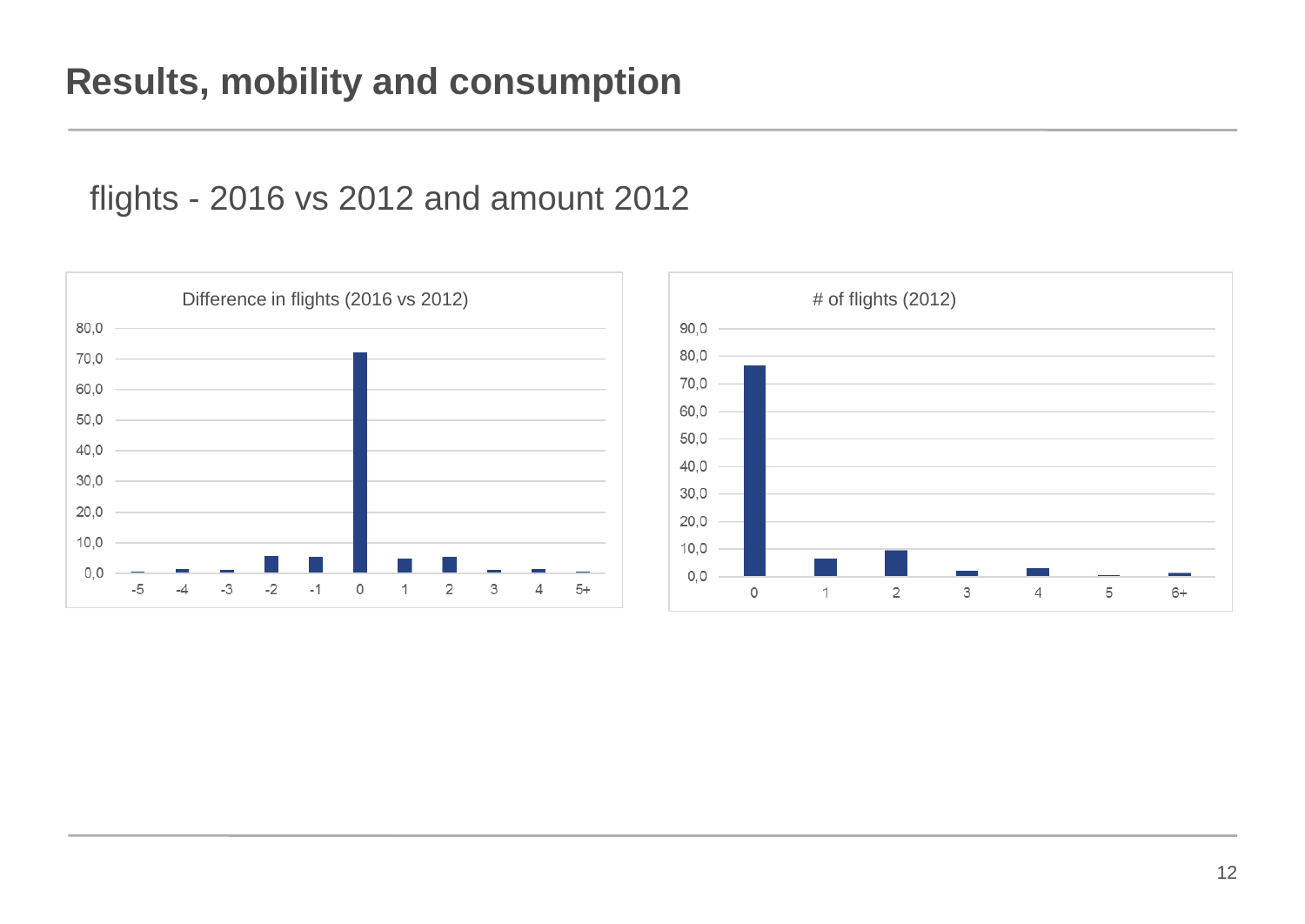## **Results, mobility and consumption**

Influencing variables, example: HH income

Change in income and change in HH size 2016 vs 2012

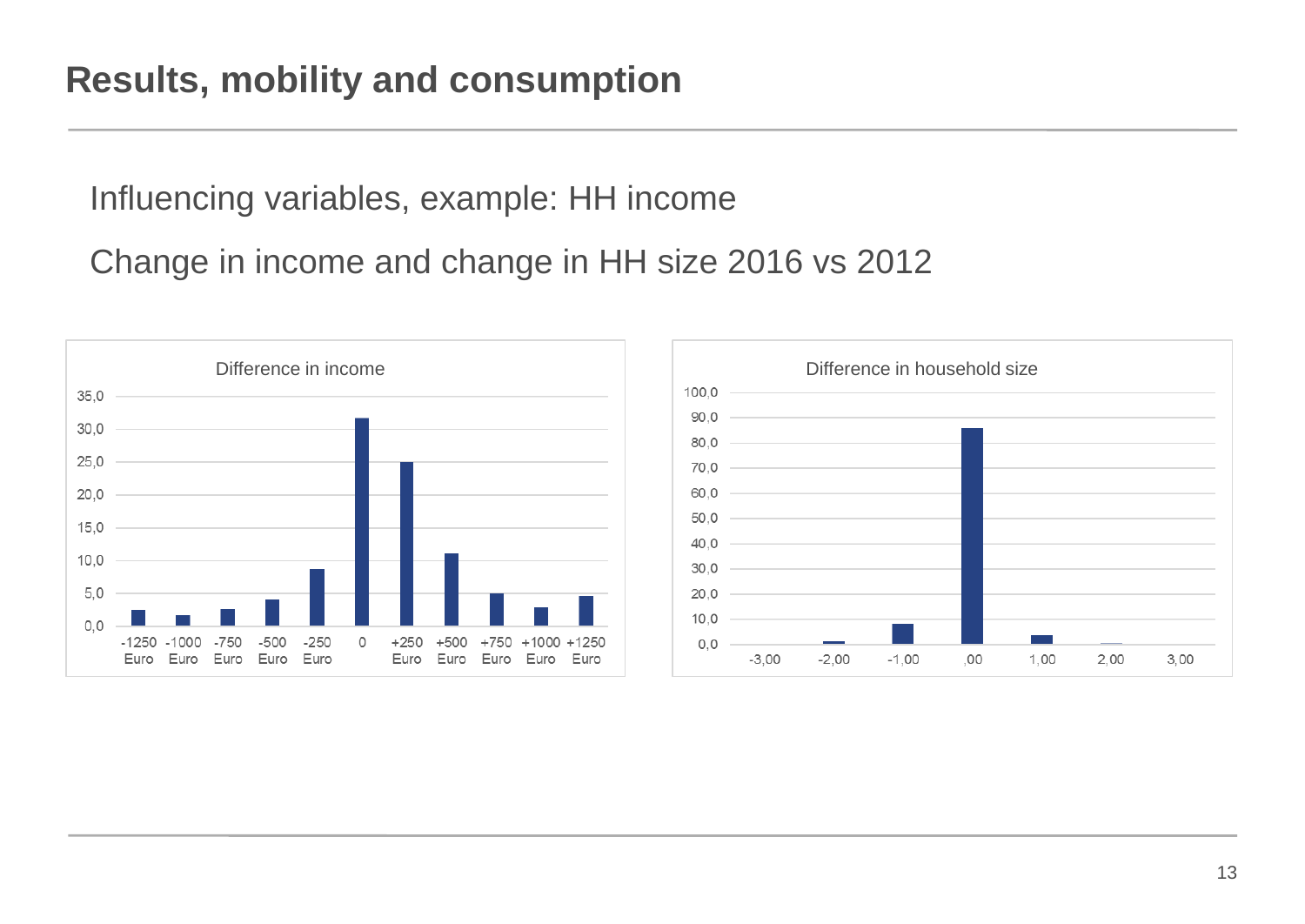



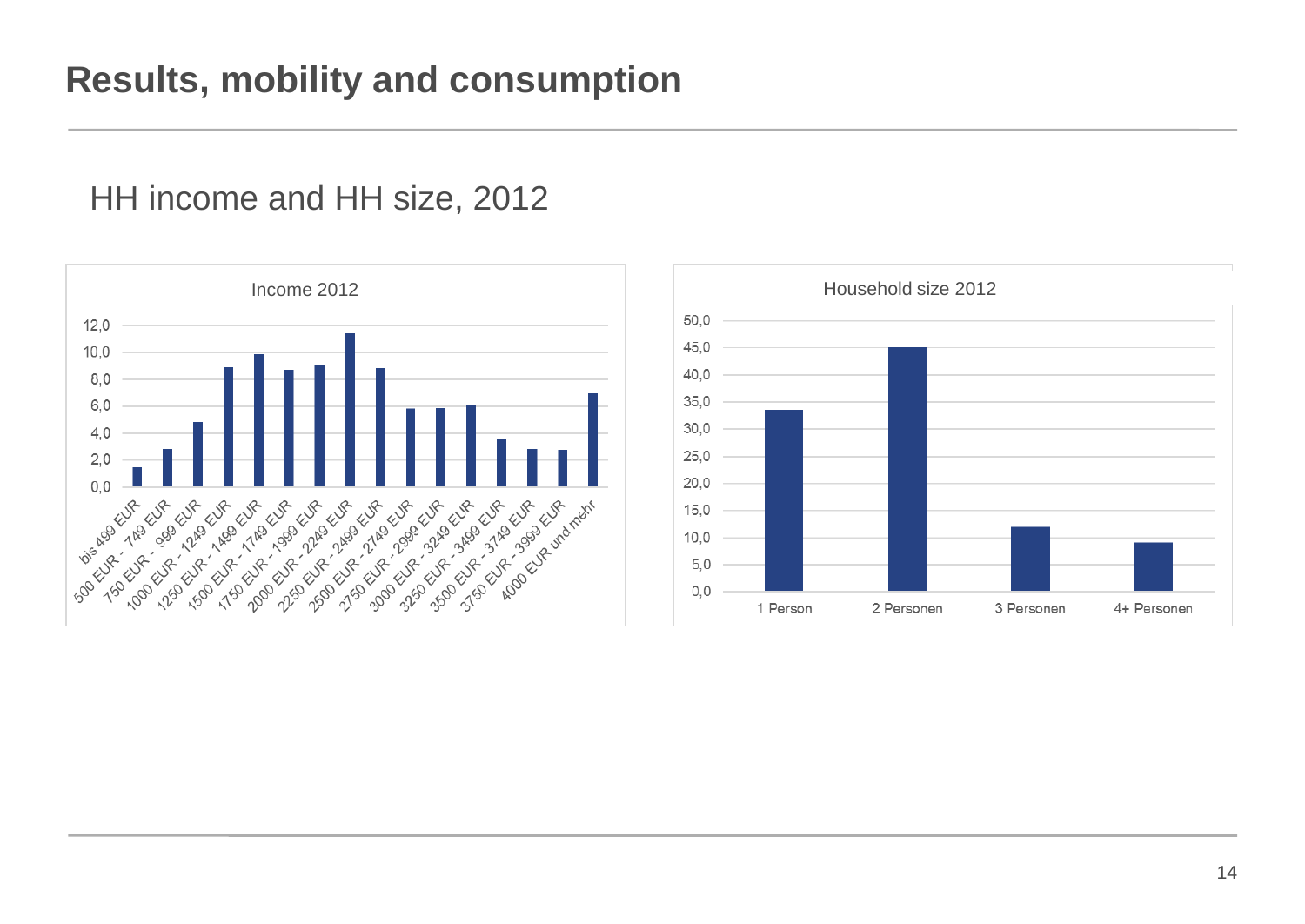## Correlation of consumption and changes in income

| Correlation between change in income and | <b>PKW</b> | Flights | Cruises | Pub. Trans. (50-100km) | Pub. Trans. (>100km) |  |
|------------------------------------------|------------|---------|---------|------------------------|----------------------|--|
| amount of journeys                       | Mean       | Mean    | Mean    | Mean                   | Mean                 |  |
| Einkommensdiffe -1250 Euro               | 0,74       | $-0,10$ | 0,01    | 0,01                   | 0,11                 |  |
| -1000 Euro<br>renz                       | $-1,04$    | $-0,18$ | 0,03    | D5                     | $-0,10$              |  |
| -750 Euro                                | 0,27       | 0,00    | 0,06    | 0,02                   | $-0,02$              |  |
| -500 Euro                                | $-0,90$    | 0,02    | $-0,03$ | 0,01                   | 0,02                 |  |
| -250 Euro                                | $-0,54$    | $-0,07$ | $-0,02$ | $-0.01$                | 0, 15                |  |
|                                          | $-0,65$    | $-0,11$ | 0,00    | $\overline{0.02}$      | $-0,02$              |  |
| +250 Euro                                | $-0,10$    | $-0,04$ | 0,01    | $-0.04$                | 0,00                 |  |
| +500 Euro                                | $-0,21$    | 0,11    | $-0,01$ | 06                     | 0,13                 |  |
| +750 Euro                                | 0,86       | 0, 11   | 0,03    | $-0.02$                | $-0,02$              |  |
| +1000 Euro                               | $-0,89$    | 0,20    | 0,10    | $-0.13$                | $-0,06$              |  |
| +1250 Euro                               | $-1,52$    | 0,17    | 0,04    | $-0,01$                | $-0,06$              |  |
| Korrelation                              | $-0,28$    | 0,83    | 0,34    | $-0,50$                | $-0,22$              |  |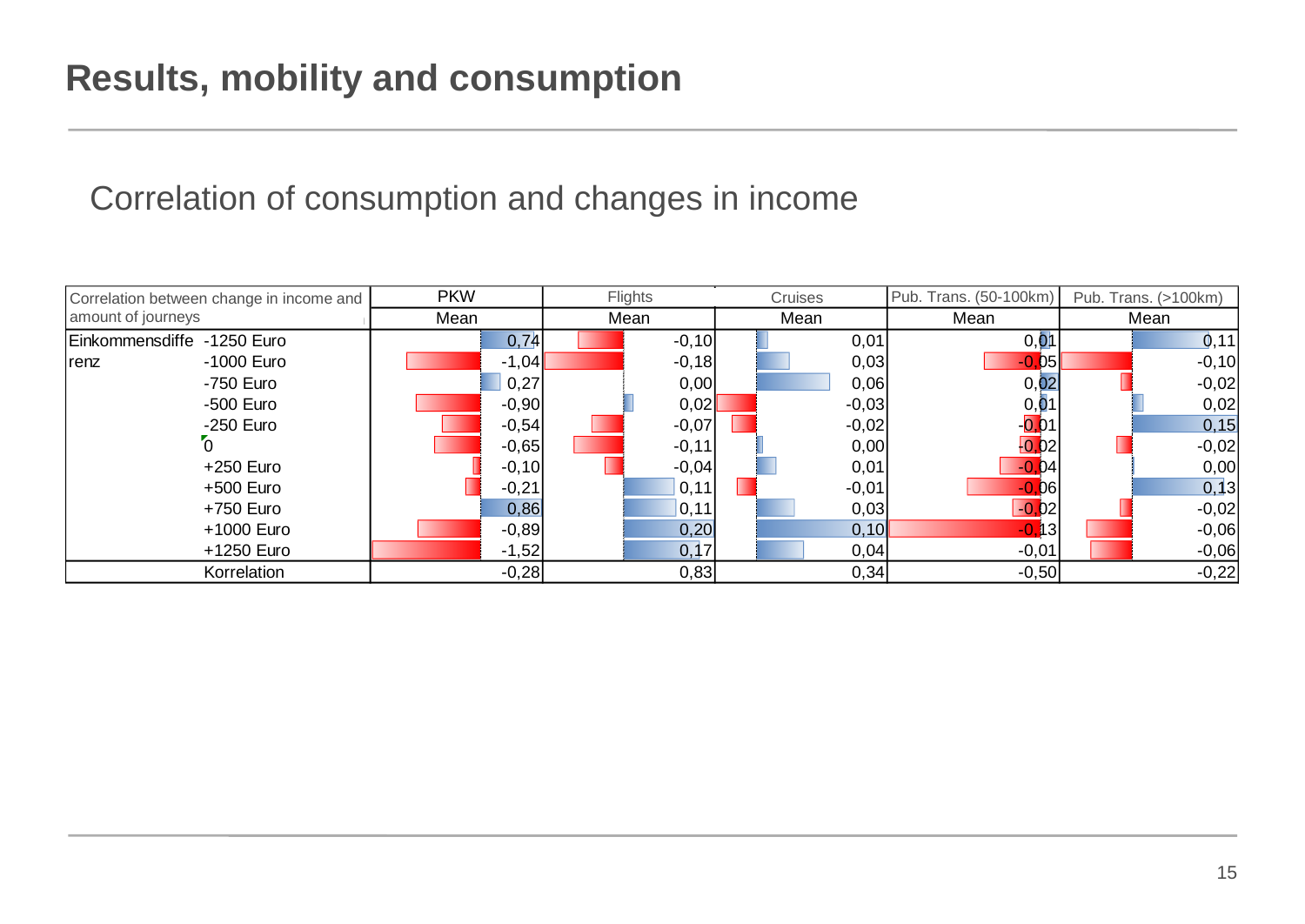#### Correlation of consumption and change in income

| Dairy products (white)<br>Change in income and expenses for |          | Dairy products (yellow) | Meat (conventional) | Meat (organic) | Meat substitutes |  |
|-------------------------------------------------------------|----------|-------------------------|---------------------|----------------|------------------|--|
| nutrition                                                   | Mean     | Mean                    | Mean                | Mean           | Mean             |  |
| Einkommensdifferenz -1250 Euro                              | $-23,98$ | $-15,15$                | $-27,19$            | 0,22           | 1,00             |  |
| -1000 Euro                                                  | $-19,32$ | $-12,49$                | $-13,72$            | 0,39           | $-1,27$          |  |
| -750 Euro                                                   | $-22,85$ | $-9,31$                 | $-21,20$            | 0,18           | 0,50             |  |
| -500 Euro                                                   | $-15,16$ | $-9,42$                 | $-20,83$            | 0,30           | 0,30             |  |
| $-250$ Euro                                                 | $-18,34$ | $-7,35$                 | $-19,94$            | 0,13           | 0,44             |  |
|                                                             | $-12,95$ | $-3,06$                 | $-17,1$             | 0,23           | ,60              |  |
| +250 Euro                                                   | $-10,30$ | $-1,77$                 | $-15,82$            | 0,33           | 1,52             |  |
| +500 Euro                                                   | $-16,09$ | $-1,72$                 | $-20,94$            | 0,35           | 1,06             |  |
| +750 Euro                                                   | $-12,68$ | $-5,23$                 | $-20,35$            | 0,62           | 1,14             |  |
| +1000 Euro                                                  | $-11,86$ | 2,71                    | $-17,96$            | 0,88           | 2,21             |  |
| +1250 Euro                                                  | $-4,06$  | 8,09                    | $-8,80$             | 0,48           | 2,00             |  |
| Korrelation                                                 | 0,87     | 0,94                    | 0,52                | 0,68           | 0,73             |  |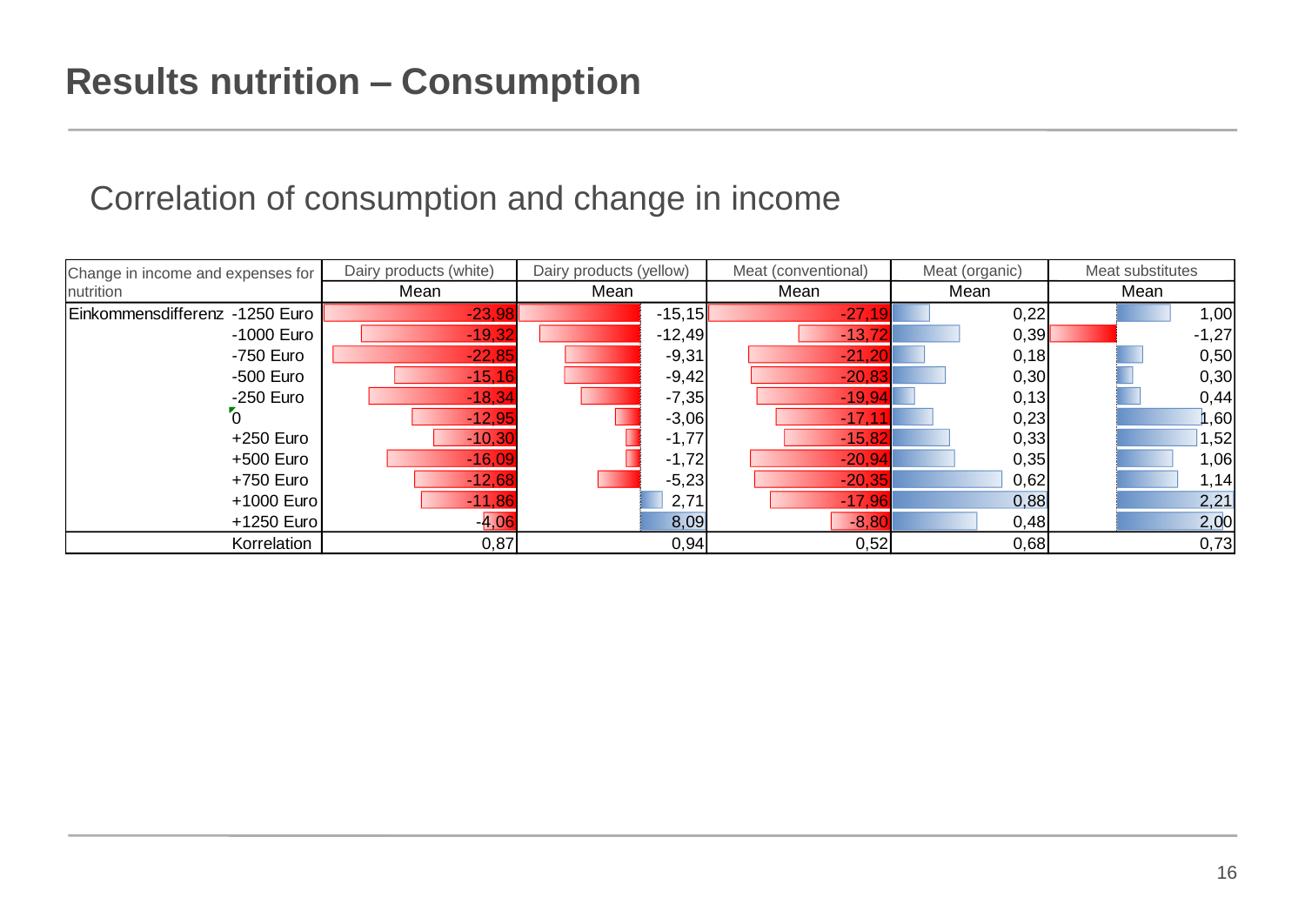| Correlation between change in     | Poultry  | Poultry (organic) | <b>Beef</b> | Beef (organic) |
|-----------------------------------|----------|-------------------|-------------|----------------|
| income and expenses for nutrition | Mean     | Mean              | Mean        | Mean           |
| Einkommensdifferenz -1250 Euro    | $-13,19$ | 0,00              | $-2,63$     | 0, 19          |
| -1000 Euro                        | $-6,76$  | 0,00              | $-2,54$     | 0,39           |
| -750 Euro                         | $-7,74$  | 0,05              | $-3,65$     | 0,17           |
| -500 Euro                         | $-8,27$  | 0,27              | $-4,17$     | 0,01           |
| $-250$ Euro                       | $-8,08$  | 0,03              | $-2,63$     | 0, 15          |
| $\overline{0}$                    | $-7,30$  | 0,06              | $-2,05$     | 0,18           |
| +250 Euro                         | $-7,33$  | 0,07              | $-1,68$     | 0,23           |
| +500 Euro                         | $-9,83$  | 0,12              | $-3,15$     | 0,24           |
| +750 Euro                         | $-10,50$ | 0,29              | $-2,30$     | 0,26           |
| +1000 Euro                        | $-9,84$  | 0,23              | $-2,35$     | 0,62           |
| +1250 Euro                        | $-6,73$  | 0,22              | $-2,25$     | 0,25           |
| Korrelation                       | 0,14     | 0,67              | 0,40        | 0,40           |

## Correlation of consumption and change in income

| Correlation between change in income and | Pork     | Pork (organic) | Lamb    |  |
|------------------------------------------|----------|----------------|---------|--|
| expenses for nutrition                   | Mean     | Mean           | Mean    |  |
| Einkommensdifferenz<br>-1250 Euro        | $-11,43$ | 0,03           | 0,06    |  |
| -1000 Euro                               | $-4,4$   | 0,00           | $-0,01$ |  |
| -750 Euro                                | $-10,32$ | $-0,04$        | 0,51    |  |
| -500 Euro                                | $-9,05$  | 0,03           | 0,67    |  |
| -250 Euro                                | $-9,66$  | $-0,05$        | 0,44    |  |
|                                          | $-8,05$  | 0,00           | 0,29    |  |
| $+250$ Euro                              | $-7,2'$  | 0,02           | 0,40    |  |
| +500 Euro                                | $-8,45$  | 0,00           | 0,49    |  |
| +750 Euro                                | $-7,48$  | 0,07           | $-0,08$ |  |
| +1000 Euro                               | $-6,87$  | 0,04           | 1,10    |  |
| +1250 Euro                               | 0,15     | 0,02           | 0,02    |  |
| Korrelation                              | 0,57     | 0,39           | 0,18    |  |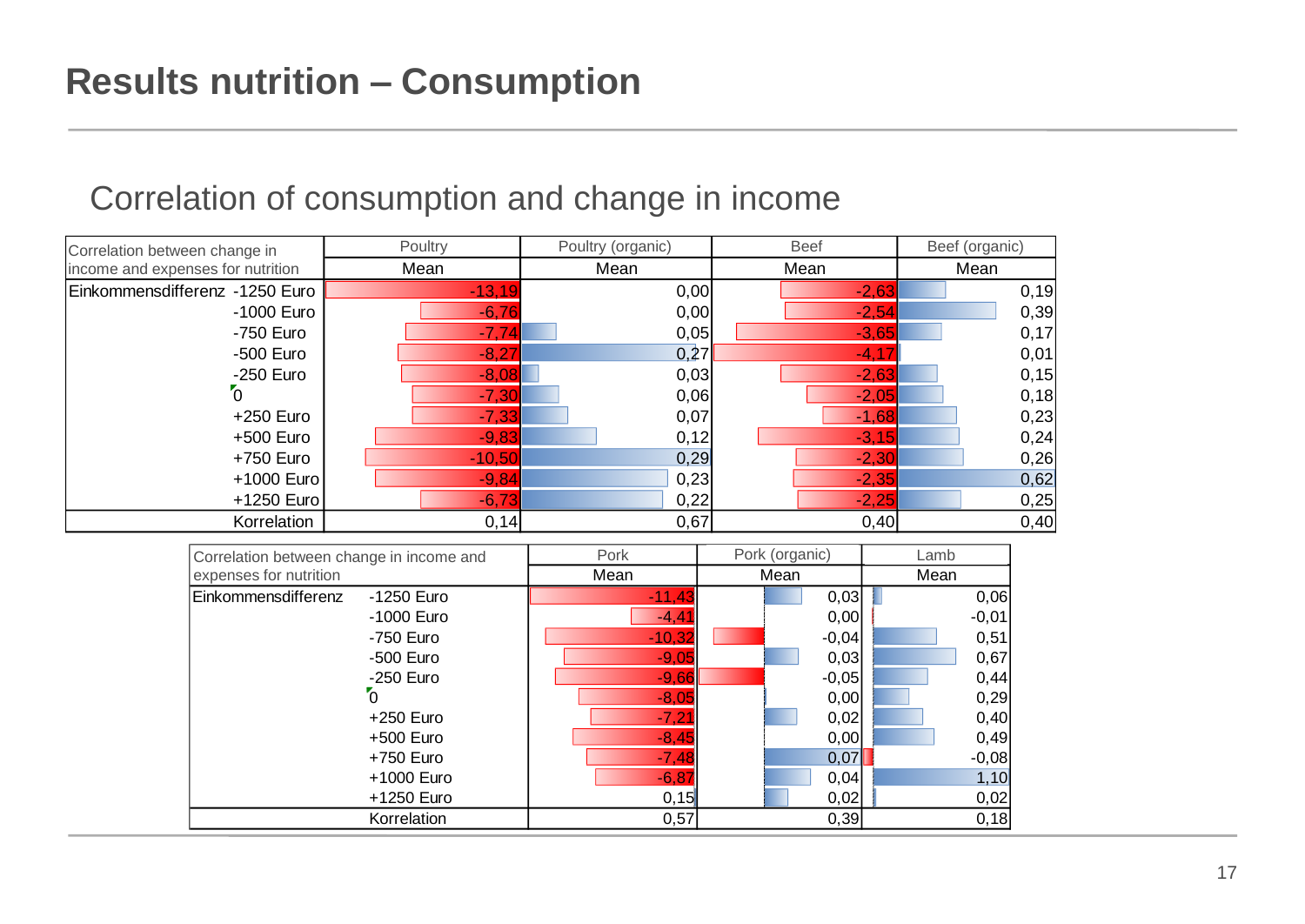## Correlation of consumption and change in income

| Correlation between change in     | <b>Milk</b><br>conventional | <b>Milk</b><br>organic | <b>Bread</b><br>conventional | <b>Bread</b><br>organic | Apples<br>conventional | Apples<br>organic | Coffee<br>conventional | Coffee<br>organic |  |
|-----------------------------------|-----------------------------|------------------------|------------------------------|-------------------------|------------------------|-------------------|------------------------|-------------------|--|
| income and expenses for nutrition | Mean                        | Mean                   | Mean                         | Mean                    | Mean                   | Mean              | Mean                   | Mean              |  |
| Einkommensdifferenz -1250 Euro    | $-9,93$                     | 0,80                   | $-7,22$                      | 0,22                    | $-5,91$                | $-0,29$           | $-5,64$                | $-0,23$           |  |
| -1000 Euro                        | $-11,27$                    | 1,07                   | $-9,14$                      | $-1,11$                 | $-2,94$                | 0,63              | $-5,55$                | $-0,55$           |  |
| -750 Euro                         | $-11,39$                    | 2,19                   | $-4,65$                      | $-0.84$                 | $-7,37$                | 0,06              | $-4,10$                | 0,49              |  |
| -500 Euro                         | $-9,22$                     | 2,38                   | $-6,45$                      | 0,25                    | $-5,25$                | $-0,32$           | $-5,78$                | 0,30              |  |
| $-250$ Euro                       | $-8,95$                     | 0,71                   | $-7,47$                      | 0,43                    | $-5,84$                | $-0,28$           | $-4,98$                | 0,11              |  |
|                                   | $-8,40$                     | 0, 13                  | $-7,47$                      | 0,91                    | $-4,20$                | 0, 10             | $-3,75$                | $-0,07$           |  |
| $+250$ Euro                       | $-8,27$                     | 1,11                   | $-6,57$                      | $-0,25$                 | $-5,37$                | 0,34              | $-3,91$                | 0,28              |  |
| +500 Euro                         | $-8,55$                     | 1,88                   | $-3,97$                      | 0,22                    | $-5,00$                | $-0,82$           | $-2,84$                | 0,19              |  |
| +750 Euro                         | $-6,24$                     | 0,21                   | $-8.17$                      | $-0,20$                 | $-3,15$                | $-0,60$           | $-3,10$                | 0,72              |  |
| +1000 Euro                        | $-8,1$                      | 0,51                   | $-4,63$                      | 0,30                    | $-4,29$                | $-0,52$           | $-2,30$                | 0,74              |  |
| +1250 Euro                        | $-6,08$                     | 0,43                   | $-4,89$                      | 0,03                    | $-3,90$                | $-0,19$           | $-1,56$                | 0,48              |  |
| Korrelation                       | 0,87                        | $-0,41$                | 0,45                         | 0,31                    | 0,42                   | $-0,46$           | 0,92                   | 0,71              |  |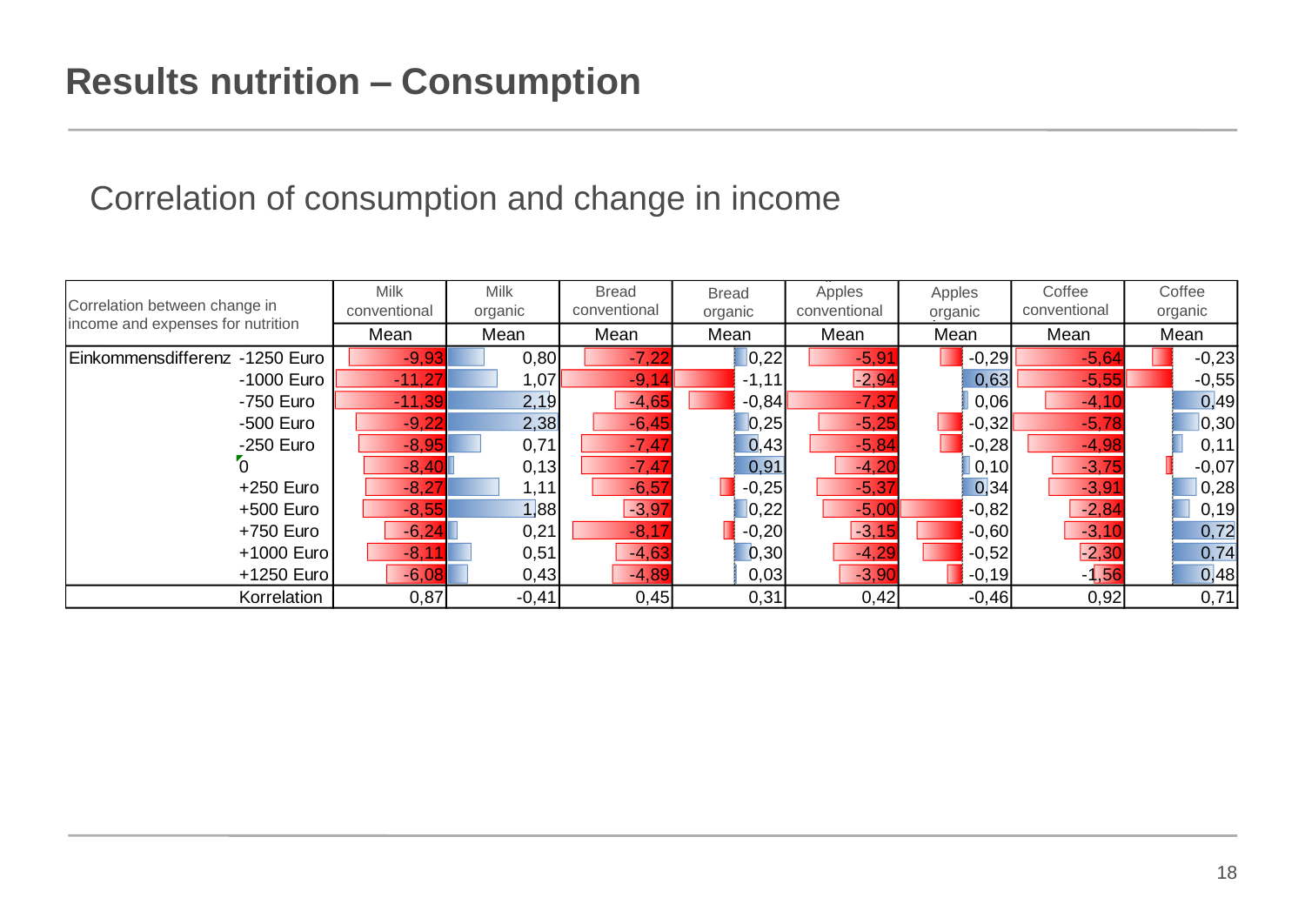Beta coefficients, only significant results (sign. level <=10%)

| Effekte im Überblick (Beta)   | <b>PKW</b> | Flugreisen | Kreuzfahrten          | Bus/Bahn 50-100 KM Bus/Bahn 100+ KM |          |
|-------------------------------|------------|------------|-----------------------|-------------------------------------|----------|
| Einkommensdifferenz           |            | 0,074      | 0,035                 |                                     |          |
| Veränderung der HH Größe      |            |            |                       |                                     | $-0.046$ |
| Einkommen 2012                | 0,066      | 0,075      | 0,063                 |                                     |          |
| HH Größe 2012                 | 0,052      | 0,068      |                       |                                     | $-0.035$ |
| Ortsgröße 2012                |            |            |                       |                                     | 0,023    |
| Age HHF 2012                  |            |            | 0,052                 |                                     |          |
| <b>Geschelcht HHF 2012</b>    |            |            | - <mark>0</mark> ,027 |                                     |          |
| Zahl der Reisen 2012          | $-0,328$   | $-0.676$   | <b>1</b> ,702         | $\overline{\phantom{a}}$ .082       | $-0,349$ |
| Ausgaben für Reisen 2012      |            | 0,103      | 0,171                 | <b>0,269</b>                        | $-0,072$ |
| <b>Bildung Studium</b>        |            | 0,041      | 0,037                 | 0,034                               | 0,068    |
| <b>Bildung Abitur</b>         |            |            | 0,044                 |                                     |          |
| <b>Bildung Mittlere Reife</b> |            | 0,028      | 0,045                 |                                     |          |
| RCS Abenteurer 2012           |            |            |                       |                                     |          |
| RCS Anspruchsvolle 2012       |            |            |                       |                                     | 0,046    |
| RCS Haeusliche 2012           |            |            |                       |                                     | 0,031    |
| RCS Kritische 2012            |            | 0,039      |                       |                                     | 0,032    |
| RCS Realisten 2012            |            |            |                       |                                     | 0,045    |
| RCS Traeumer 2012             |            |            |                       |                                     |          |
| RCS Weltoffene 2012           |            |            |                       |                                     |          |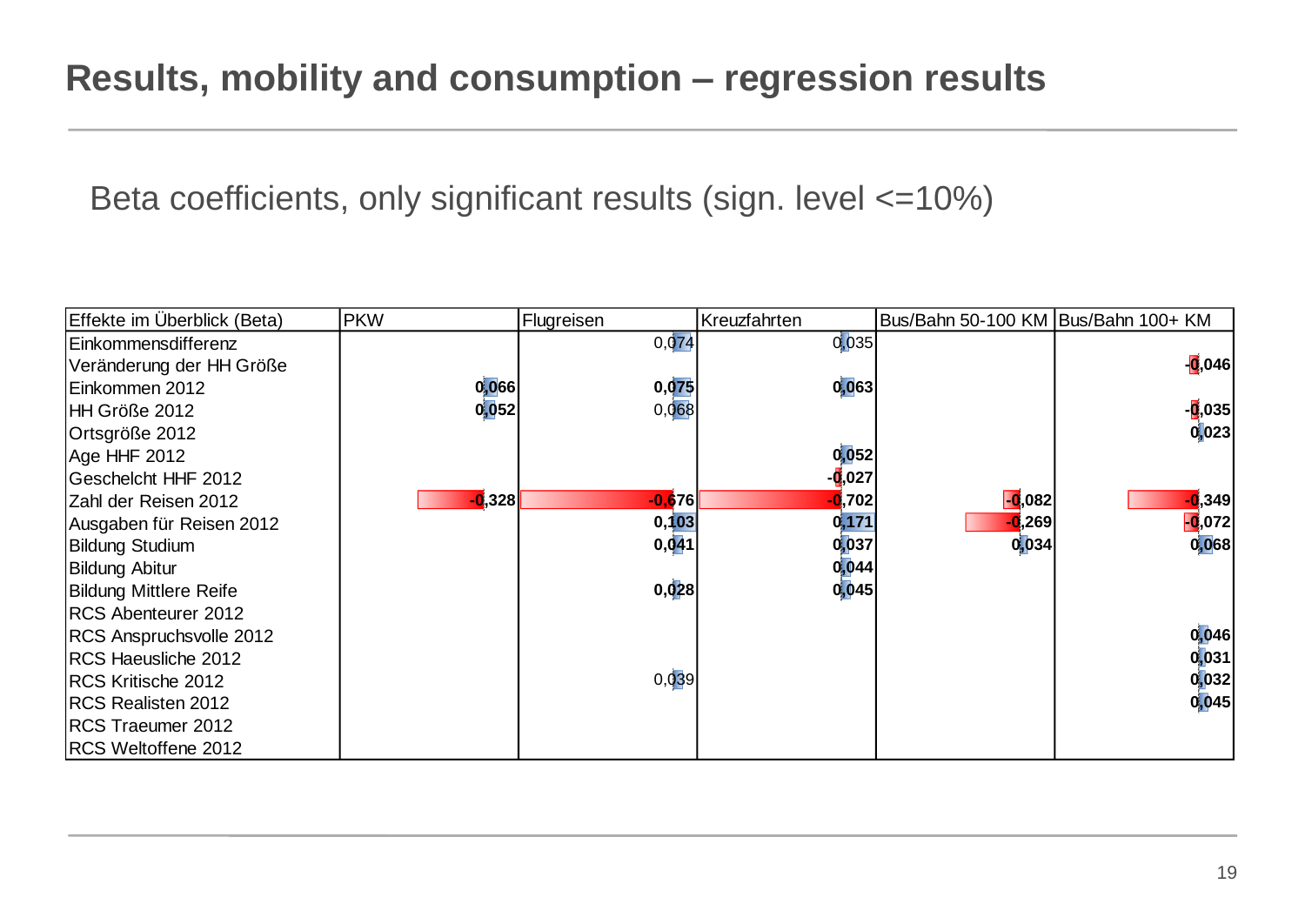Effects of  $+100 \notin \text{income}$  on consumption, number of "mobility acts" (sign. level  $\leq$ =10%)

|                                   | Effekte einer Einkommensveränderung von 100 Euro auf die |                        |                         |  |  |  |
|-----------------------------------|----------------------------------------------------------|------------------------|-------------------------|--|--|--|
| 2016 vs. 2013 (2012 für Mobility) | Konsumveränderung                                        |                        |                         |  |  |  |
|                                   | Veränderung der Zahl an Käufen/Reisen                    |                        |                         |  |  |  |
|                                   | <b>Effekt</b>                                            | Signifikanz            | <b>Art des Effektes</b> |  |  |  |
| <b>PKW Fahrten</b>                | 0,02                                                     | nsl                    | linear                  |  |  |  |
| Flugreisen                        | 0,02                                                     | 0.01                   | linear                  |  |  |  |
| Kreuzfahrten                      | 0,00                                                     | < 0,01                 | exp                     |  |  |  |
| ÖPNV 50-100KM                     | 0,00                                                     | $\overline{\text{ns}}$ | linear                  |  |  |  |
| ÖPNV 100KM+                       | 0,01                                                     | nsl                    | linear                  |  |  |  |

e.g., +100 Euro income leads to 0.02 additional flight trips (1 flight trip for +5000 Euro income increase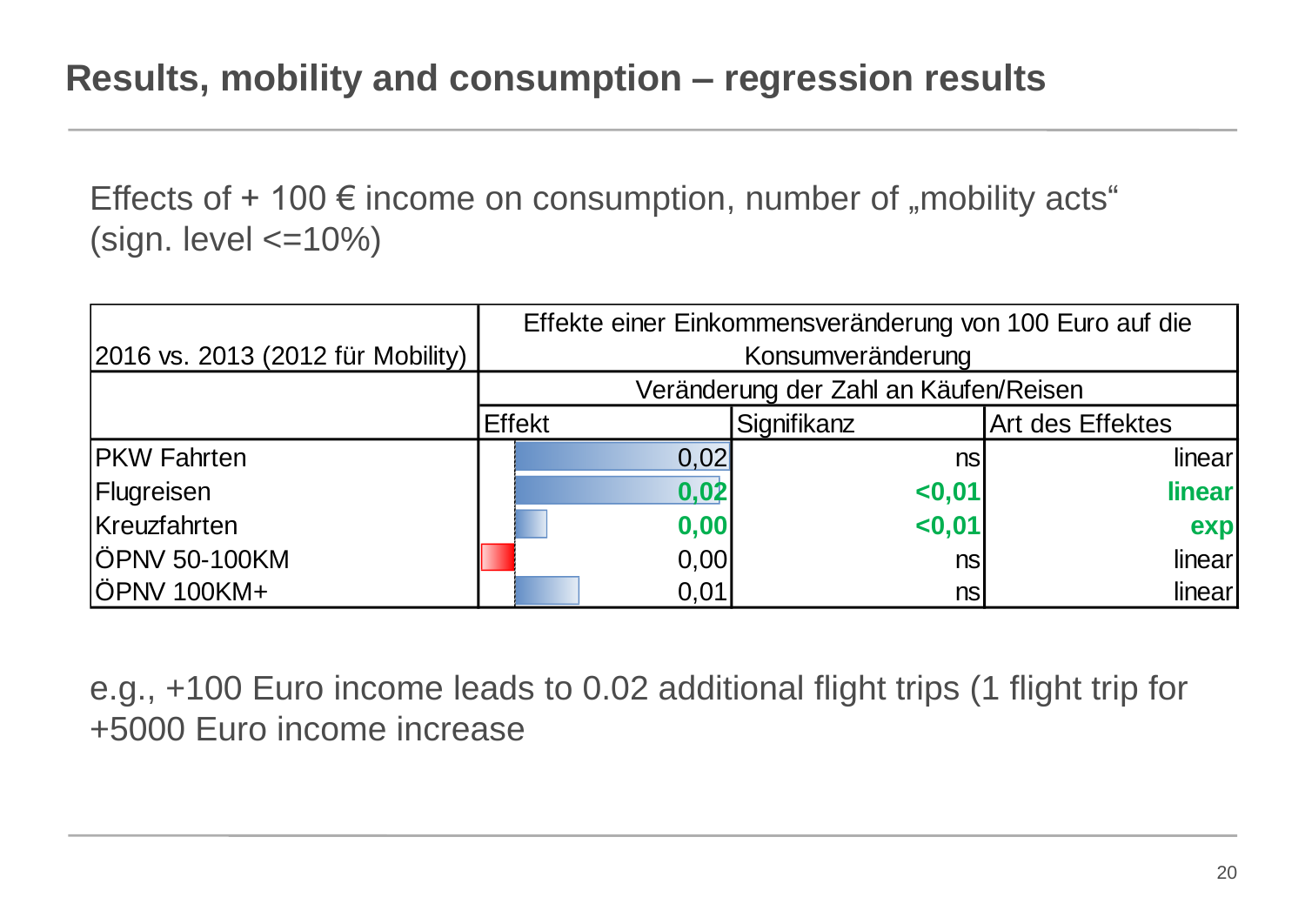#### Regression results in detail – flight trips

| <b>Model Summary</b>                                                                                      |  |                   |       |       |         |  |  |
|-----------------------------------------------------------------------------------------------------------|--|-------------------|-------|-------|---------|--|--|
| R Square Adjusted R Square Std. Error of the Estimate<br>Model                                            |  |                   |       |       |         |  |  |
|                                                                                                           |  | .578 <sup>a</sup> | 0.334 | 0.331 | 1.08722 |  |  |
| $\sim$ Decalled and $\sim$ (Opposition). DO Michaelist and the later product of $\sim$ 1944, but a constr |  |                   |       |       |         |  |  |

a. Predictors: (Constant), RS\_Weltoffene\_12, hhsize\_metric\_12, diff\_hhincome5,

|                           | Coefficients <sup>a</sup>     |          |                                    |                                  |                 |               |                   |                 |  |  |
|---------------------------|-------------------------------|----------|------------------------------------|----------------------------------|-----------------|---------------|-------------------|-----------------|--|--|
|                           |                               |          | <b>Unstandardized Coefficients</b> | <b>Standardized Coefficients</b> |                 |               | <b>Statistics</b> |                 |  |  |
| Model                     |                               | B        | Std. Error                         | Beta                             |                 | Sig.          | Tolerance         | VIF             |  |  |
| $\overline{\mathbf{Y}}_1$ | (Constant)                    | $-0,108$ | 0,128                              |                                  | $-0,845$ 0,398  |               |                   |                 |  |  |
|                           | diff hhincome5                | 0,050    | 0,009                              | 0,074                            |                 | 5,731 0,000   |                   | $0,823$ 1,214   |  |  |
|                           | diff hhsize                   | $-0,011$ | 0,038                              | $-0,004$                         | $-0,283$ 0,777  |               |                   | 0,779 1,284     |  |  |
|                           | hhincome_metric_12            | 0,025    | 0,005                              | 0,075                            |                 | 5,131 0,000   |                   | $0,650$ 1,539   |  |  |
|                           | hhsize_metric_12              | 0,100    | 0,023                              | 0,068                            |                 | 4,279 0,000   | 0,540 1,851       |                 |  |  |
|                           | citysize_metric_12            | 0,005    | 0,005                              | 0,011                            | $0,866$ 0,387   |               |                   | 0,930 1,076     |  |  |
|                           | age_metric_12                 | $-0,011$ | 0,007                              | $-0,021$                         | $-1,476$ 0,140  |               |                   | 0,688 1,453     |  |  |
|                           | male_12                       | 0,010    | 0,041                              | 0,003                            |                 | $0,258$ 0,796 |                   | $0,823$ 1,215   |  |  |
|                           | zahl_flugreisen_12            | $-0,678$ | 0,022                              | $-0,676$                         | $-31,131 0,000$ |               |                   | $0,291$ 3,432   |  |  |
|                           | spend_flugreisen_12 7,438E-05 |          | 0,000                              | 0,103                            |                 | 4,742 0,000   |                   | $0,294$ 3,407   |  |  |
|                           | <b>EDU_UNI_12</b>             | 0,134    | 0,050                              | 0,041                            |                 | 2,700 0,007   |                   | 0,599 1,671     |  |  |
|                           | EDU_ABI_12                    | 0,054    | 0,059                              | 0,013                            | $0,913$ 0,361   |               |                   | $0,718$ 1,394   |  |  |
|                           | <b>EDU MR 12</b>              | 0,075    | 0,040                              | 0,028                            |                 | 1,863 0,063   |                   | $0,607$ 1,648   |  |  |
|                           | RS Abenteurer 12              | 0,042    | 0,081                              | 0,008                            | $0,523$ 0,601   |               |                   | 0,580 1,724     |  |  |
|                           | RS_Anspruchsvolle_12          | $-0,042$ | 0,060                              | $-0,013$                         | $-0,705$ 0.481  |               |                   | $0,396$ 2,523   |  |  |
|                           | RS_Haeusliche_12              | $-0,044$ | 0,069                              | $-0,010$                         | $-0,628$ 0,530  |               |                   | $0,512$ 1,954   |  |  |
|                           | <b>RS Kritische 12</b>        | 0,147    | 0,064                              | 0,039                            |                 | 2,289 0,022   |                   | $0,473$ 2,115   |  |  |
|                           | RS_Realisten_12               | $-0,023$ | 0,068                              | $-0,005$                         | $-0,332$ 0,740  |               |                   | $0,531$   1,883 |  |  |
|                           | RS_Traeumer_12                | $-0,001$ | 0,085                              | 0,000                            | $-0,007$ 0,994  |               |                   | $0,670$   1,493 |  |  |
|                           | RS Weltoffene 12              | 0,101    | 0,063                              | 0,030                            |                 | 1,619 0,106   |                   | $0,406$ 2,465   |  |  |

a. Dependent Variable: diff\_zahl\_flugreisen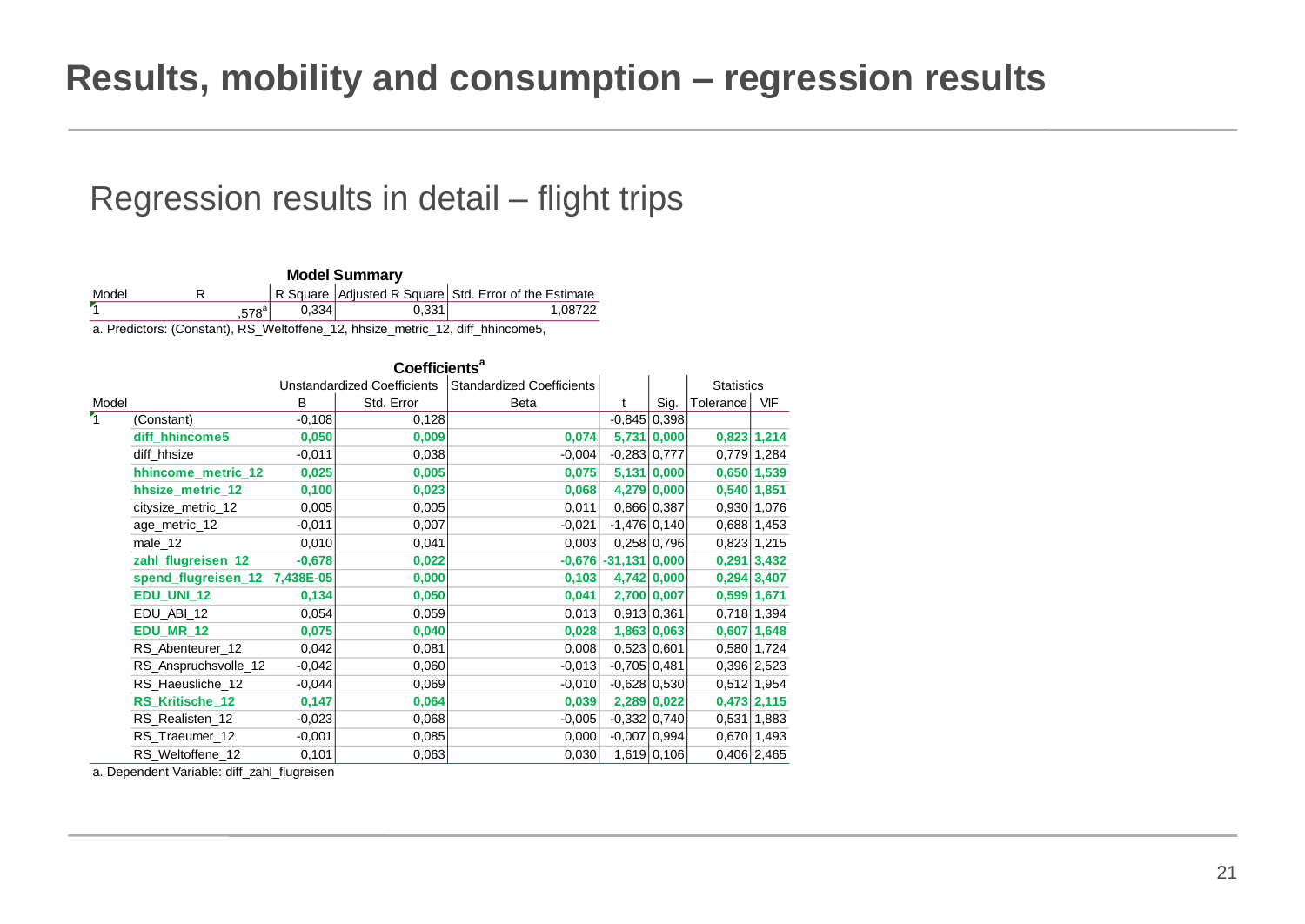# **Results, resource depletion**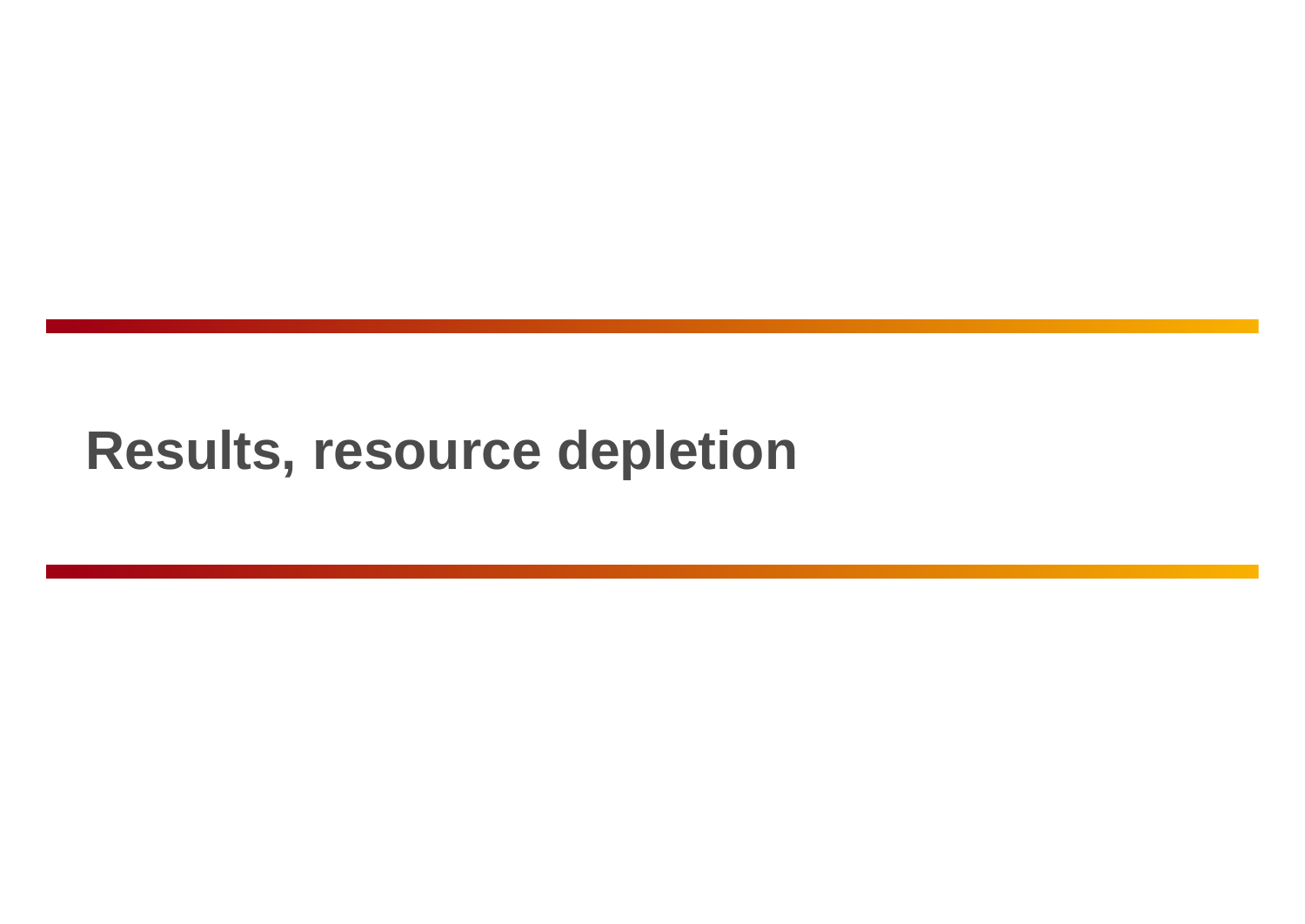**… how to read**

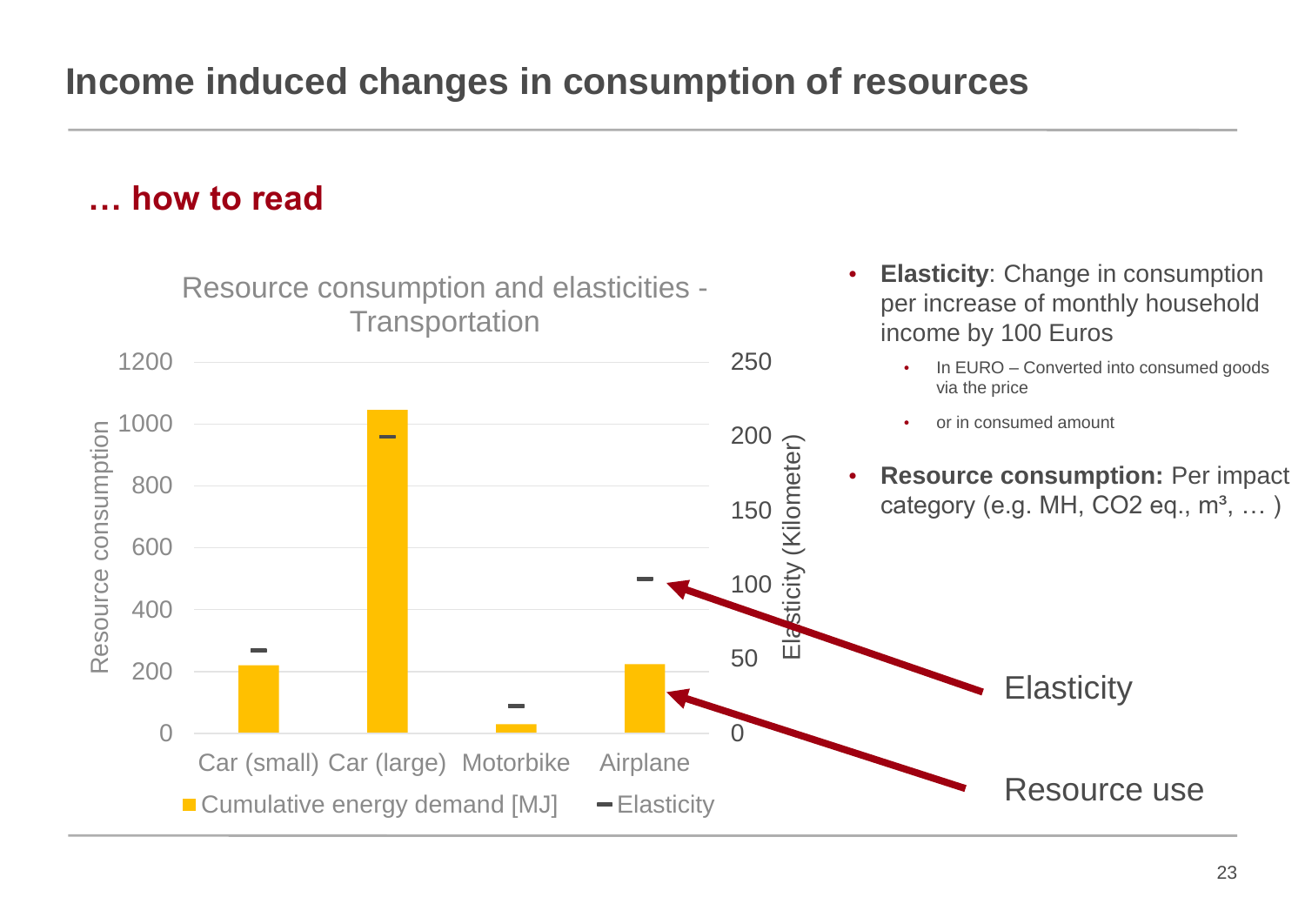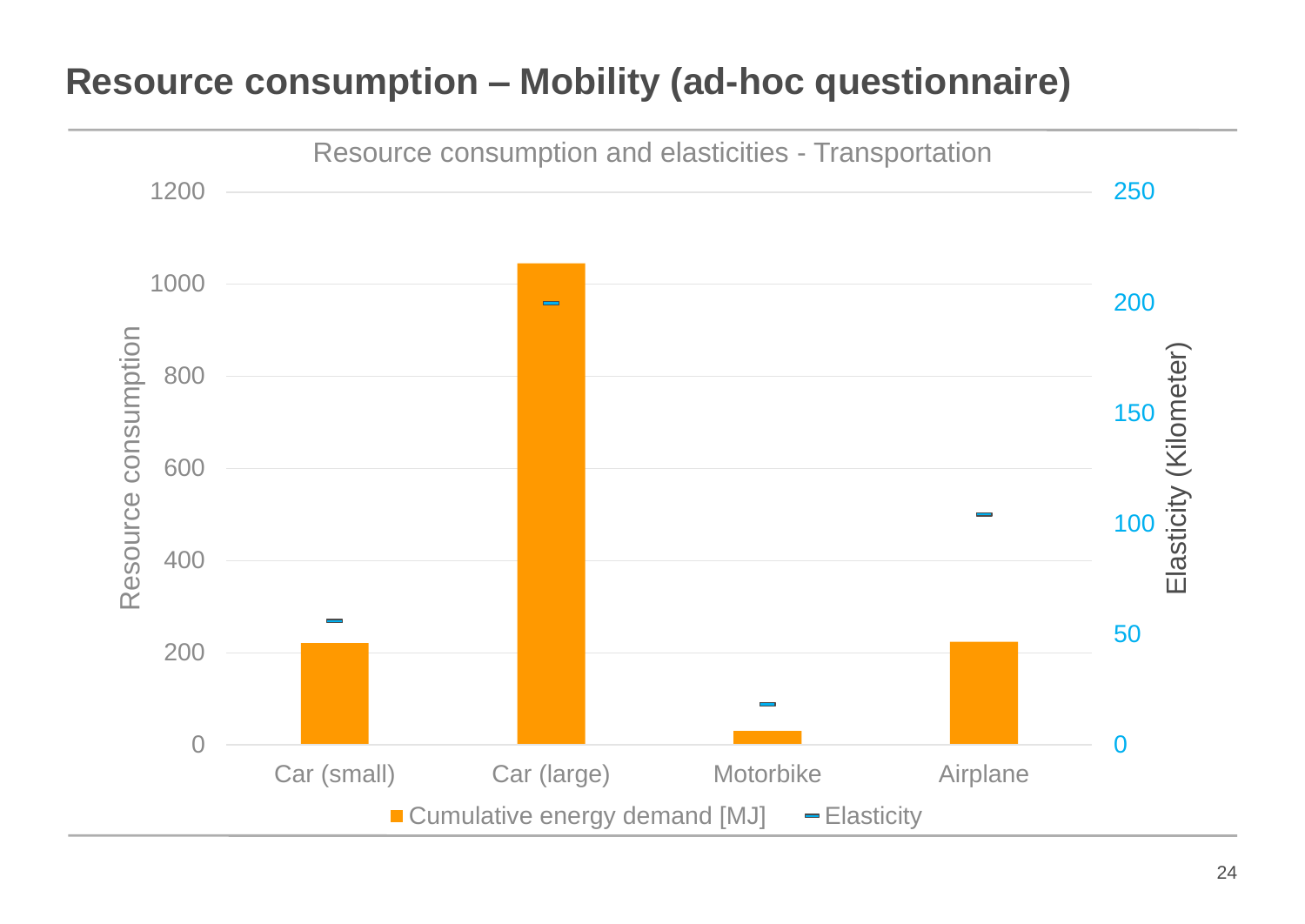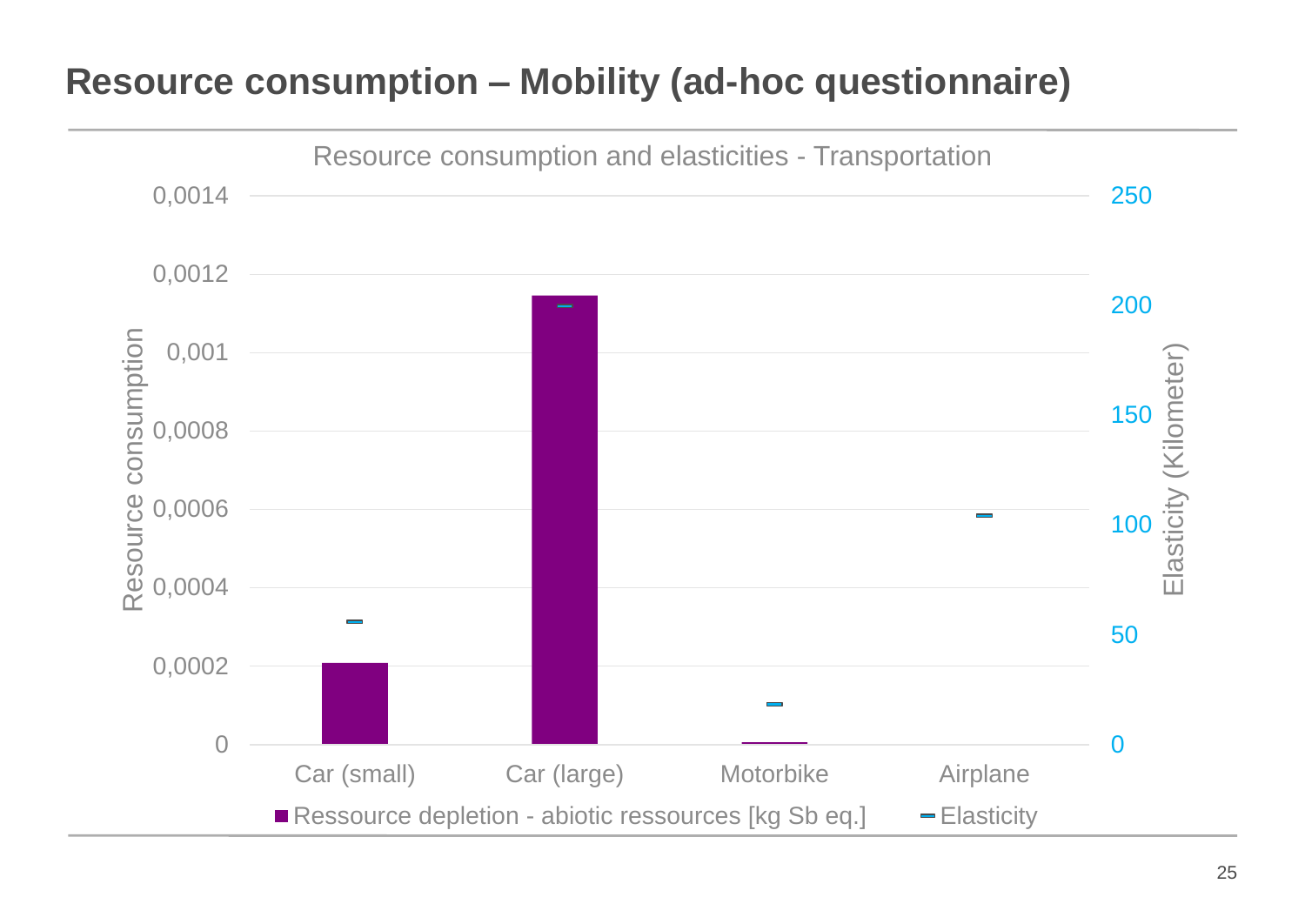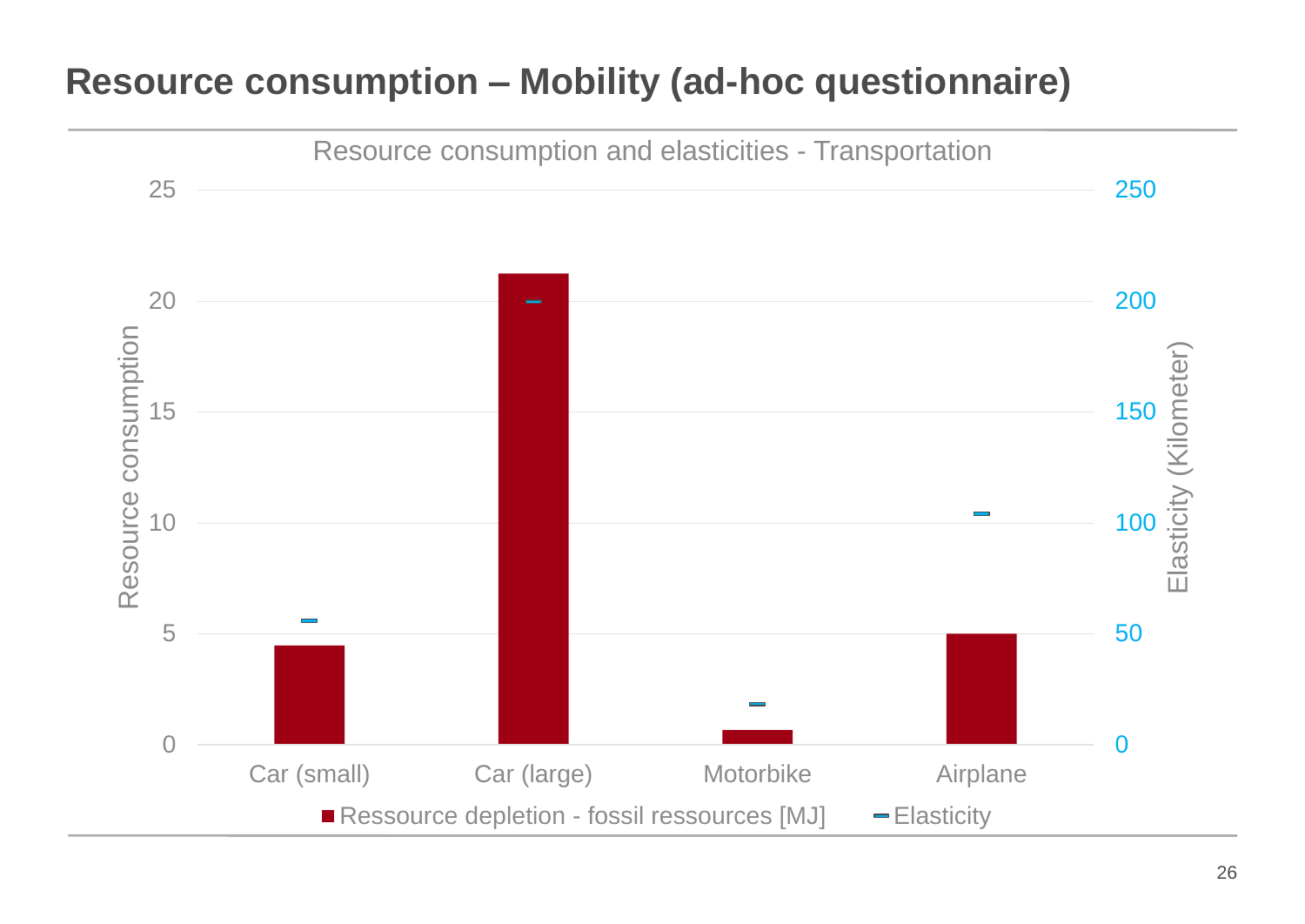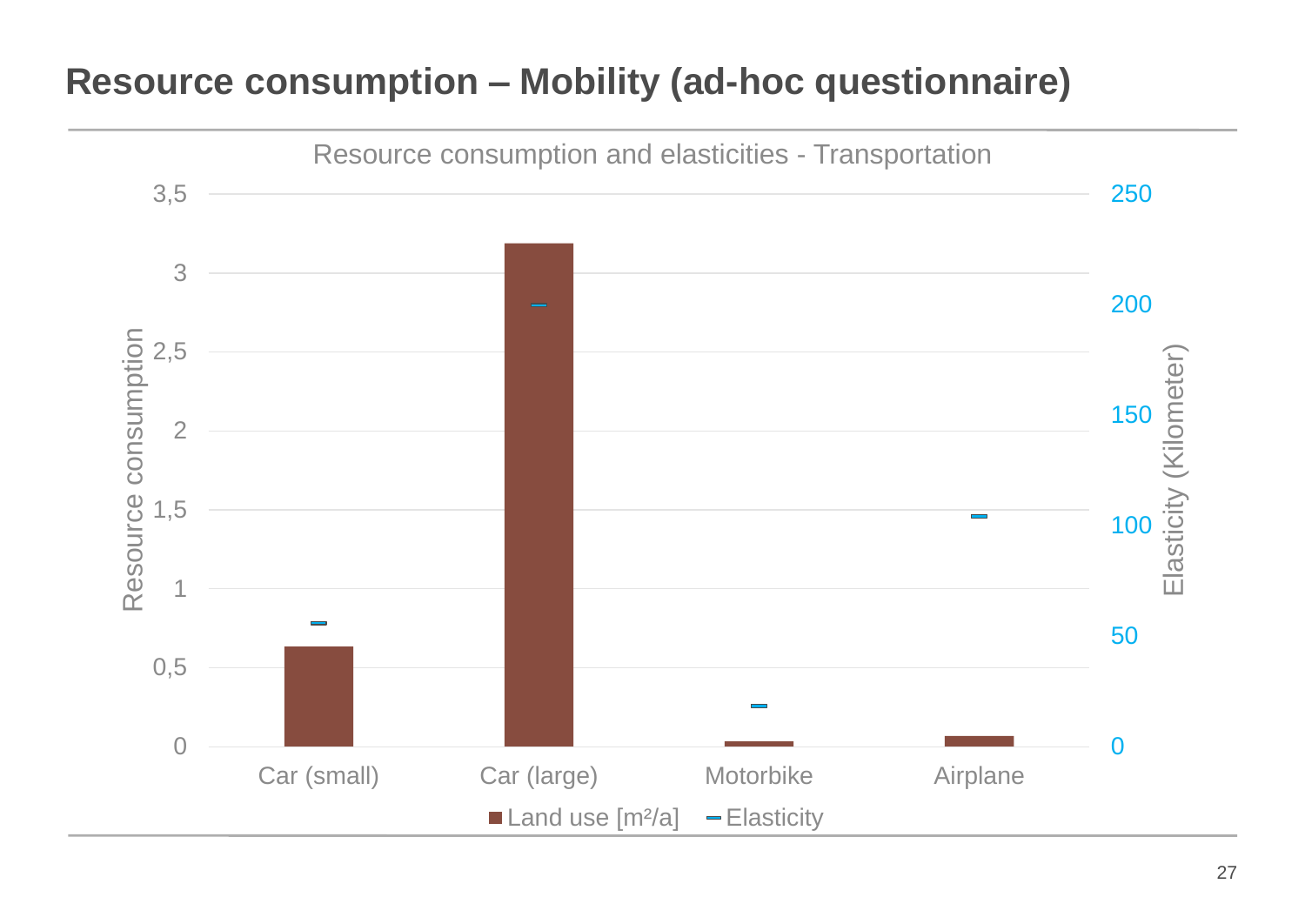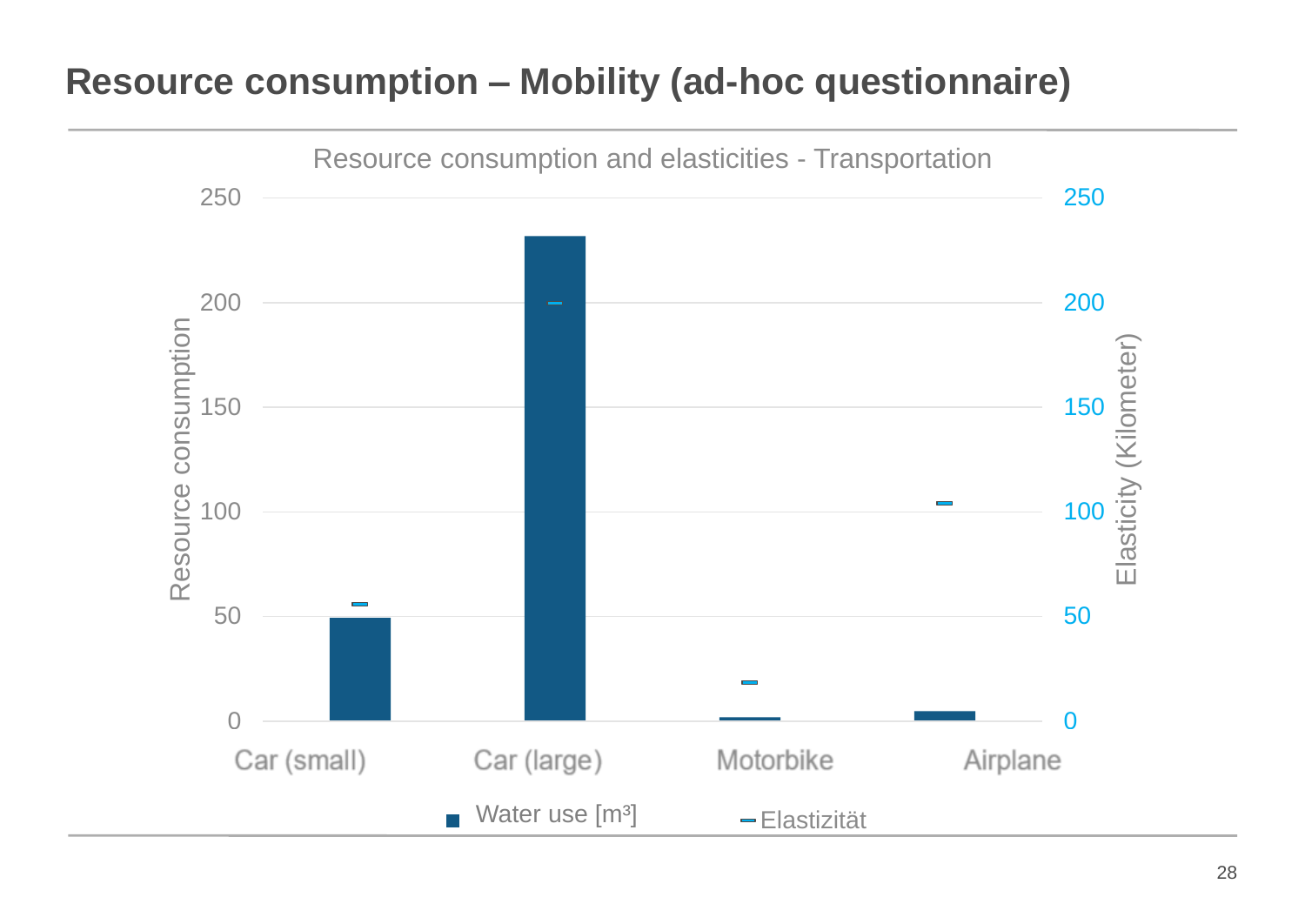- Correlations between HH income change and consumption are now available, based on a very detailed, empirical data basis, which is unique (at least for Germany)
- Correlations are in parts as expected (higher income more cruises and flights) and in parts surprising (higher income – less biofruit)
- Sometimes, cross-variables are important (conventional meat, decreased consumption)
- No causality considered, only "coexistence"
- A big picture is not provided, substitution effects are not considered
- $\rightarrow$  (we believe) this is a first, very useful and descriptive step. No direct policy advise, but basis for a next analysis.

(and the LCA part is relatively easy)